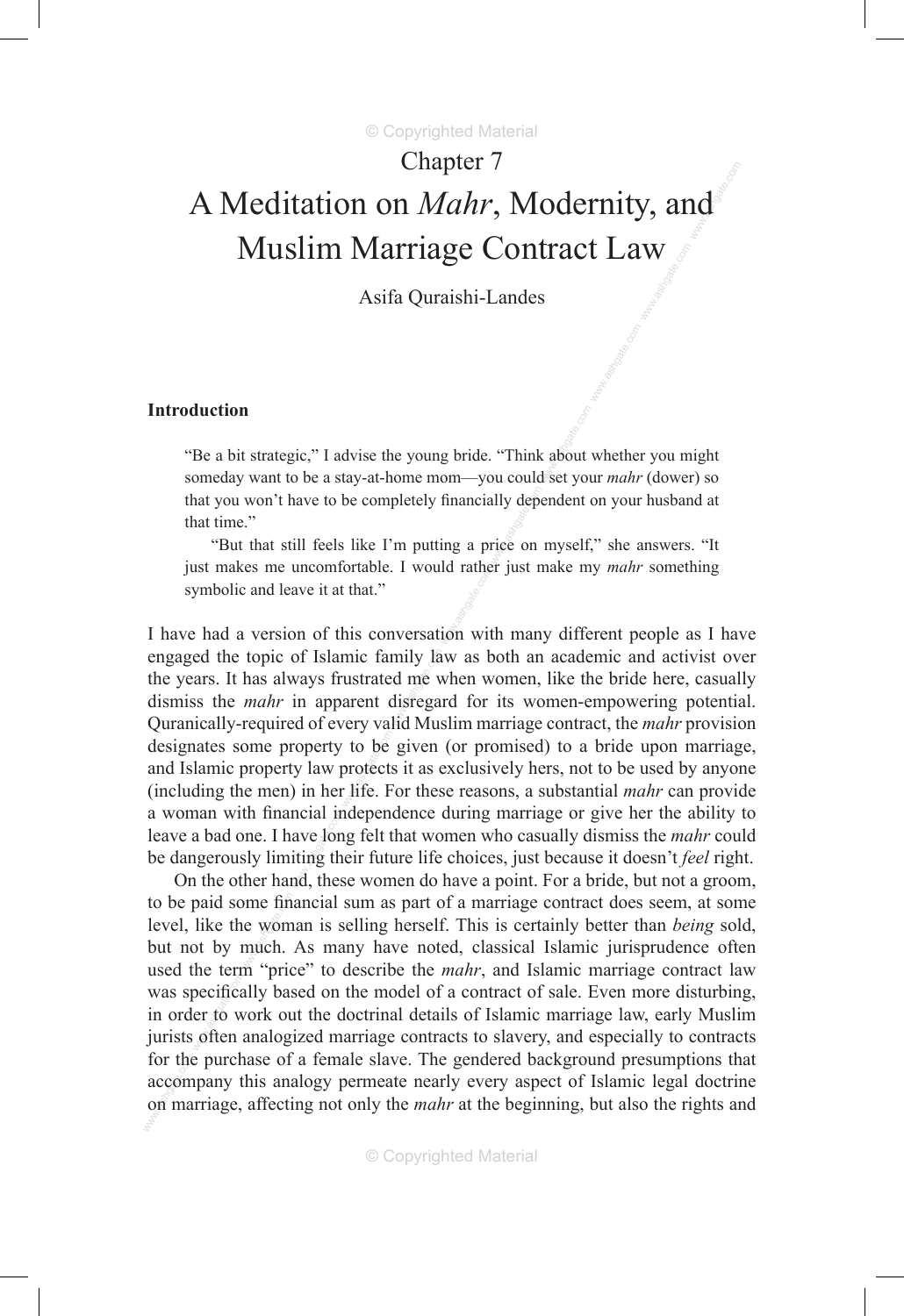responsibilities of the parties during a marriage, and their respective access to divorce at the end.

system flawed by historical norms about slavery and sexual autonomy that no<br>longer hold true today. She therefore urges a wholesale rethinking of the whole<br>paradigm of Islamic marriage law to better fit modern sensibilitie etrines<br>es," sho<br>to how<br>i 2003: www.<br>marria<br>activis The intertwining of slave sale contracts in the jurisprudence of Islamic marriage law is why Kecia Ali has argued that the strategy used by Muslim women activists to find feminist uses for classically-established Islamic legal doctrines like the *mahr* is fundamentally flawed. It "misses the forest for the trees," she argues, because it "focus[es] on isolated rights without paying attention to how they are embedded in a system of interdependent spousal obligations" (Ali 2003: 164)—a longer hold true today. She therefore urges a wholesale rethinking of the whole paradigm of Islamic marriage law to better fit modern sensibilities and practice.

ia Ali does not offer any of her own ideas about what that might look like, so it<br>ifficult to know if she and I would agree upon the same solutions.<br>In a nutshell, I think a workable alternative would be to use partnership n schei<br>hat I tl<br>he way<br>scholar today—especially when their historical contexts have so little in common with<br>how we now think about marriage, women, and sexuality. Thus, it is not only<br>theoretically possible but also appropriate to ask what sort of alte she do<br>g docti<br>slavery<br>re not r agree with recent Time up to a point. I beneve that the sates contract was<br>indeed an unfortunate choice for framing Islamic marriage contract law, and that its<br>inherent problems were further exacerbated by the developmen I agree with Kecia Ali—up to a point. I believe that the sales contract was inherent problems were further exacerbated by the development of Islamic law in a historical context where slavery (especially concubinage) was socially acceptable. But I do not have quite as much criticism as she does for the Muslim women's rights activism that works within the existing doctrine, and I will explain why below. Nevertheless, I agree with Ali that the slavery framework and its resulting doctrine are not dictated by scripture, so we are not obligated to perpetuate them how we now think about marriage, women, and sexuality. Thus, it is not only theoretically possible but also appropriate to ask what sort of alternative model could be used to create a different scheme of Islamic family law for today. In this chapter, I will briefly describe what I think could be a better doctrinal model for Islamic marriage law, and point the way toward how it could be developed further by more qualified Muslim jurist-scholars. Despite her urging for a new paradigm, Kecia Ali does not offer any of her own ideas about what that might look like, so it is difficult to know if she and I would agree upon the same solutions.

ership<br>ulity, w<br>approx en harn<br>lisappe<br>sband<br>.ht to u www.<br>establis<br>washim<br>sed fra than sales, as the framework for Islamic marriage contract law. I believe that applying the well-established (and recently re-energized) principles of Islamic partnership law to Muslim marriage contracts would have several advantages over the current sales-based framework, including eliminating several traditional rules that have been harmful to women. Among other things, some of the existing rules that would disappear under a partnership model include: the lack of mutuality between husband and wife, legal tolerance of marital rape, and a husband's exclusive right to unilateral divorce. A scheme of Islamic marriage law based on partnership contracts would also fit better with modern attitudes about marriage, mutuality, women, and individual agency. As such, it would support the *sharia*based approach of Muslim women's rights activists more effectively than the current strategies that sometimes require uncomfortably stretching and pulling outdated doctrines to fit modern sensibilities.

but a state of the materials of the metallities.<br>
That my enthusiasm for a paradigm shift to this alternative model for Islamic<br>
marriage law is tempered by this caveat: paradigm shifts are not easy. They usually But my enthusiasm for a paradigm shift to this alternative model for Islamic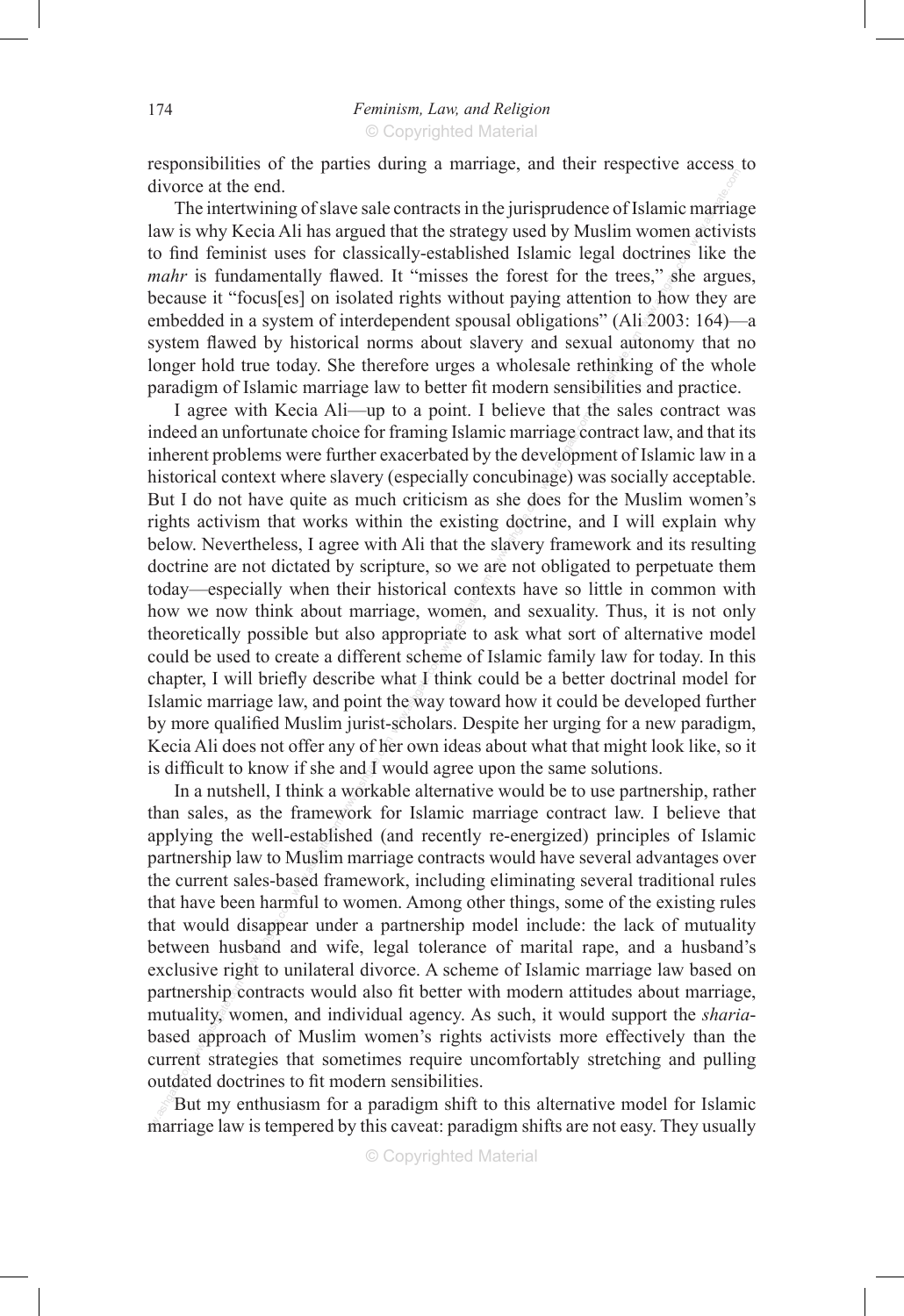Www.ashgate.com r how<br>tch to<br>ef discu wenavid<br>rgumer<br>marria require disentangling emotional connections and long-held patterns of behavior, and these changes usually require much more than a good theoretical argument. So, while as a legal theorist, I would wholeheartedly support new Islamic marriage law based on a partnership contract model, the activist in me is concerned about the pragmatic realities of making it stick. Simply put, no matter how perfectly developed it might be, not everyone will be convinced to switch to this new scheme of marriage law. I therefore end this chapter with a brief discussion of what I think are the real-life challenges to introducing such an alternative model, and what I think should be done in light of these realities.

#### *Sharia***-based Muslim Women's Rights Activism: Pros and Cons**

have p<br>can p<br>This h<br>nnger (1 relationary of Muslims. Kather than distinssing an Islamic Taw as patriachary-<br>biased, these scholars and activists take the more complicated route of finding those<br>parts of established Islamic legal doctrine that can be h ecular f<br>age of<br>d by ev Pros are<br>women<br>enting I have recently written about the work of Muslim women's rights activists who operate from a *sharia*-mindful perspective, commenting on why I believe this approach is often more effective than that of secular feminists working for Muslim women's rights (Quraishi 2011). One advantage of the *sharia*-mindful approach is that much of its starting point is uncontested by even the most conservative and traditional of Muslims. Rather than dismissing all Islamic law as patriarchallyparts of established Islamic legal doctrine that can be harnessed and proliferated to pursue and protect women's rights. Because they come from uncontroversial and established rules that already have persuasive weight with the vast majority of practicing Muslims, this approach can provide Muslim women with immediately effective tools for empowerment. This has a much more direct impact in individual women's lives than the much longer (and often unsuccessful) projects aimed at reforming Islamic legal doctrine that is harmful to women.

mdepe<br>of a m<br>calcul<br>initiate Wuslim woman. Because it is Quranically-mandated, Muslims often speak of the *mahr* in sacrosanct tones, making it a powerful tool for a Muslim woman to achieve financial security and independence—often the most difficult nose fa<br>nic rule<br>nd Ame n s rigg<br>ng feat<br>assical<br>n—no o reforming Islamic legal doctrine that is harmful to women.<br>As it turns out, these activists have identified quite a few rules within established<br>Islamic law that can be used to empower women. For example, recognizing and As it turns out, these activists have identified quite a few rules within established protecting a woman's right to own (and inherit) property in her own name has been a distinguishing feature of Islamic law among the world's legal systems for centuries. All the classical schools of Islamic law agree that a woman's property is exclusively her own—no one can assert any legal claim over it, including her male relatives. (Those familiar with women's rights under common law will recognize that this Islamic rule is quite a bit more feminist than the property rules that applied to English and American women until not too long ago.) Further, Islamic law also sets aside the *mahr* as a specific allocation of property available to every married Muslim woman. Because it is Quranically-mandated, Muslims often speak of the *mahr* in sacrosanct tones, making it a powerful tool for a Muslim woman independence for women to acquire. Whether saved or invested at the beginning of a marriage, or deferred to be paid in the event of divorce or widowhood, a wellcalculated *mahr* could give an otherwise financially-dependent wife the ability to initiate divorce or survive life on her own. (And accessing one's *mahr* is often a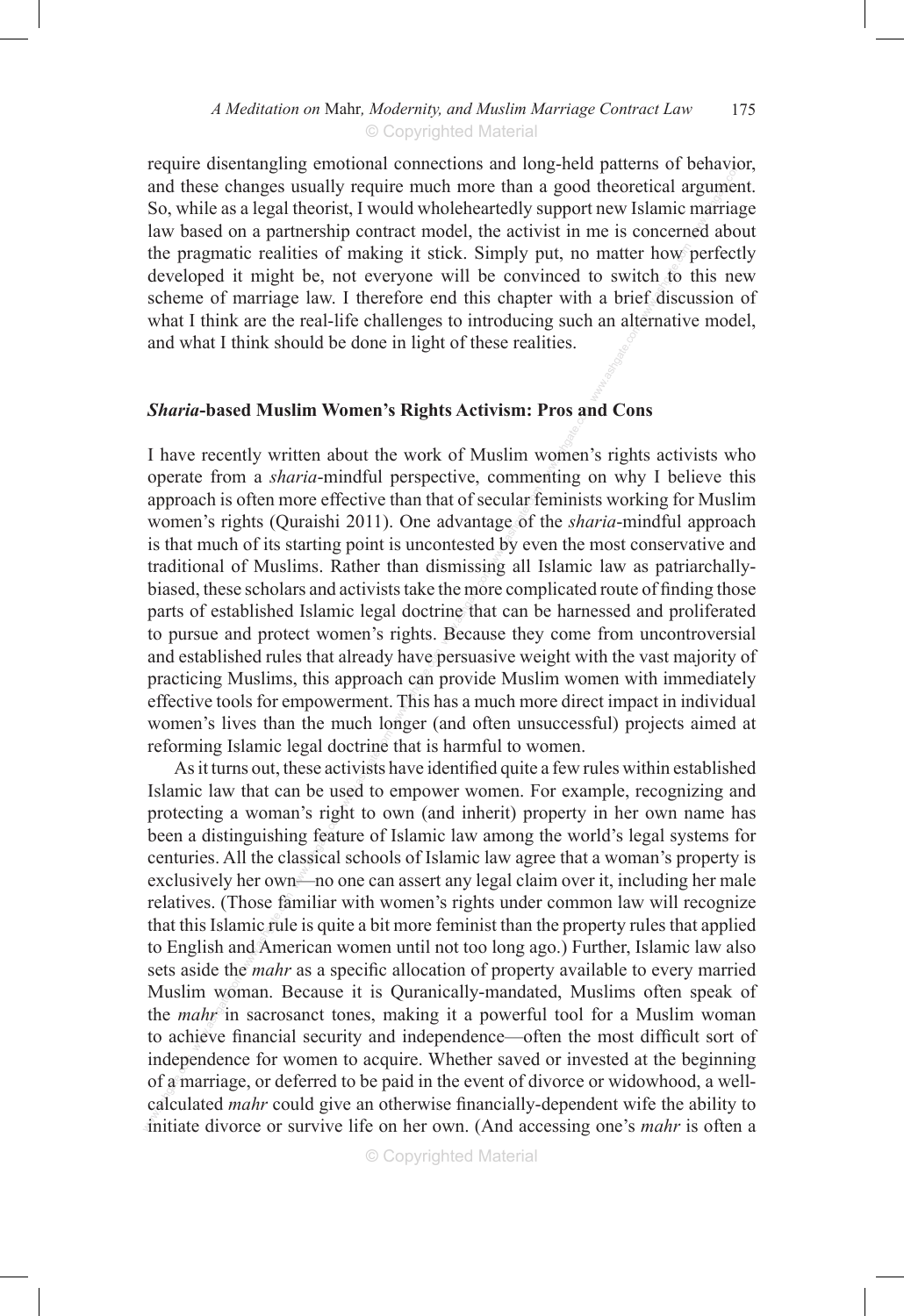ordered alimony and/or the division of marital property assets.) Moreover, a large *mahr* deferred to the time of divorce could also be used to deter a husband from exercising his established Islamic legal right to unilate quicker and more reliable way to set up one's financial life than waiting for court*mahr* deferred to the time of divorce could also be used to deter a husband from exercising his established Islamic legal right to unilateral divorce (*talaq*) against his wife's will.

This rule could be crucial in the distribution of assets upon the divorce of a stay-<br>at-home wife and breadwinning husband—especially where community property<br>is not an option. t to thi<br>on a ger<br>resight<br>it may superiation mining the nascallar 3 dointy to take allotter wife of it codid give the<br>wife equal access to divorce. It might even specify that the wife is not expected to<br>do household cooking and cleaning, reflecting the es itself. Under established Islamic legal doctrine, a Muslim marriage contract can<br>include stipulations that alter the otherwise default rules of Islamic marriage law<br>(rules that often disadvantage women). For example, a con wes<br>age<br>arriage.com<br>arriage.com There are also other ways for women to protect themselves against the impact of traditional Islamic marriage rules that favor men. One emphasized by many *sharia*-based Muslim women's rights activists is the marriage contract include stipulations that alter the otherwise default rules of Islamic marriage law (rules that often disadvantage women). For example, a contract could include a stipulation limiting the husband's ability to take another wife or it could give the do household cooking and cleaning, reflecting the established rule that a wife has no Islamic obligation to do housework (Quraishi and Syeed-Miller 2004). Muslim women's rights activists today regularly point to this old Islamic legal principle to counter the arguments of those who insist on a gendered division of household labor. They also point to the wisdom and foresight of classical Islamic law in holding that, if a wife does perform such work, it may be financially compensable. at-home wife and breadwinning husband—especially where community property is not an option.

women's rights organic<br>believed, is crucial to g<br>rights (Quraishi 2011). wheta<br>st com<br>eminist of the<br>religion<br>s, it is<br>lamic l Prophetic practice (rather than secular law) to condemn domestic violence in their<br>communities and why average Muslim women and girls assert their right to an<br>education by appealing to Quranic verses rather than to interna legal doctrine was instrumental, for example, in the legal advocacy strategies<br>chosen by lawyers defending women against adultery charges in Nigeria and the<br>way in which Pakistan's adultery laws were ultimately amended in All of these examples take the approach of using existing islamic doctrine,<br>rather than emphasizing its reform, to improve the lives of Muslim women. I<br>have seen the effectiveness of this approach in my work with and obser All of these examples take the approach of using existing Islamic doctrine, have seen the effectiveness of this approach in my work with and observations of Muslim grassroots organizations over the years. The use of established Islamic legal doctrine was instrumental, for example, in the legal advocacy strategies chosen by lawyers defending women against adultery charges in Nigeria and the 2011). The effectiveness of this approach explains why many Muslims emphasize communities and why average Muslim women and girls assert their right to an education by appealing to Quranic verses rather than to international declarations of the rights of the child. Simply put, Islamically-based arguments for women's rights give a religious edge to rights claims that secular and reform arguments cannot. Thus, it is not surprising that Muslim women's activists appropriate traditional Islamic legal concepts like the *mahr* to help empower Muslim women. This strategy appeals to, rather than challenges, the religious sentiments of even the most conservative Muslims and legal scholars and thus faces less opposition than feminist legal reform efforts. This is why promoting Islamic legal education for Muslim women has become a high priority for many *sharia*-based Muslim women's rights organizations. Fluency in established Islamic legal doctrine, it is believed, is crucial to giving Muslim women the necessary tools to fight for their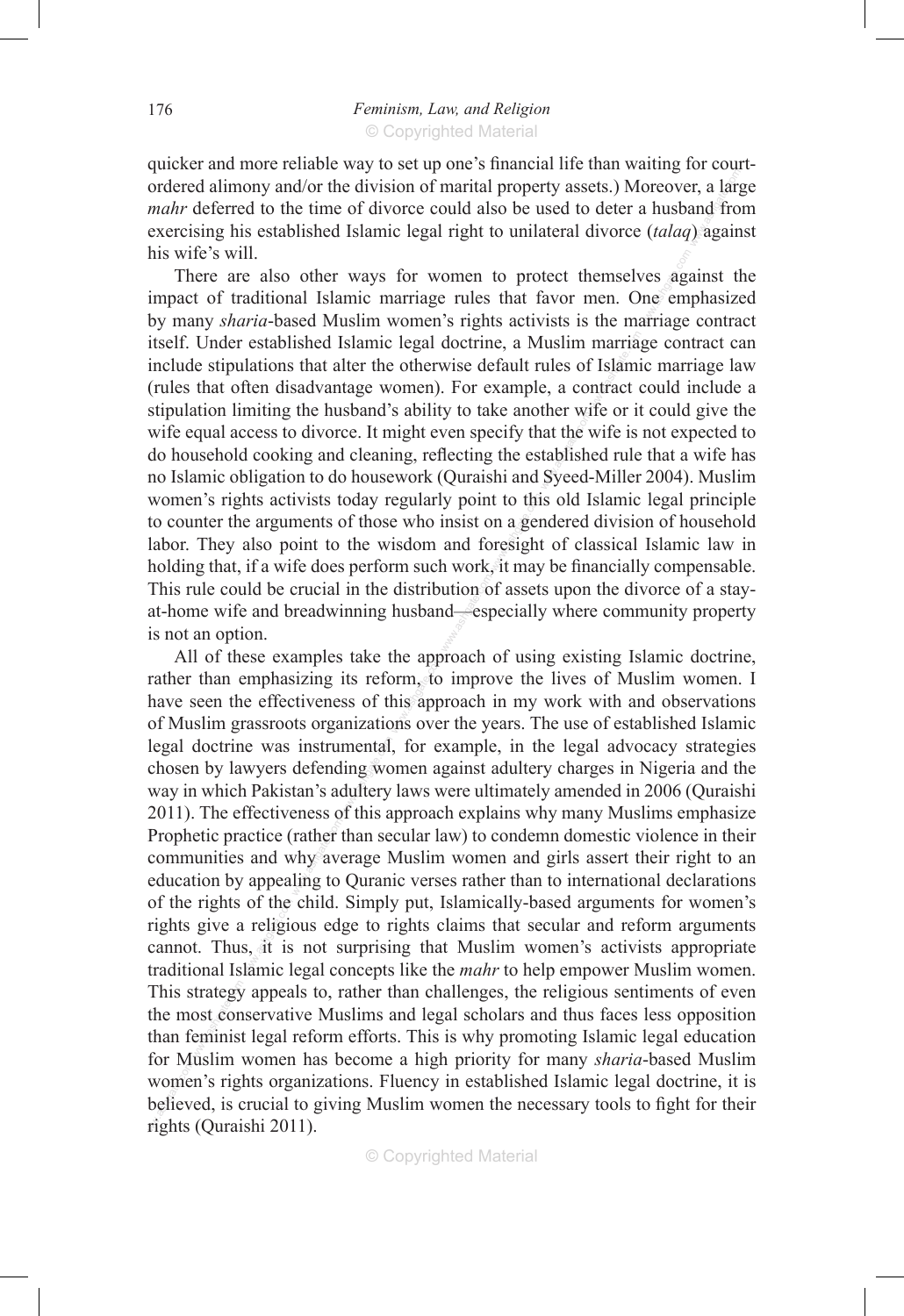etween<br>men, a<br>elves a t specia<br>et stipu<br>end ho<br>for div when we have a comes into play. For example, many of the stipulations that a Muslim woman<br>might include in her marriage contract are enforceable only in the Hanbali school<br>of law. And even when a stipulation is recognized out ad<br>side ef<br>risk of<br>rest o a All **B**<br>e parts<br>cohere<br>only t On the other hand, this strategy comes with a weakness. As Kecia Ali has argued, selectively emphasizing and giving feminist rationales to some parts of classical Islamic law fails to really engage with the jurisprudence as a coherent whole (Ali 2003). In other words, it may be dangerous to emphasize only the woman-empowering aspects of established Islamic law without adequately warning that many of these rules come with not-so-empowering side effects and caveats. By not telling the whole story, this approach runs the risk of leaving Muslim women vulnerable to unexpected consequences when the rest of the law might include in her marriage contract are enforceable only in the Hanbali school of law. And even when a stipulation is recognized as valid, many schools offer very limited relief for its breach—and very rarely is it specific performance. Thus, in most schools of Islamic law, a marriage contract stipulation that a husband will remain monogamous does not entitle a wife to end her husband's marriage to a co-wife, but rather, it only gives her grounds for divorce in the event that this happens. Having the freedom to choose between divorce and polygamy is, of course, not a meaningful choice for most women, and is especially shocking to those who believe they have protected themselves against such a predicament in their marriage contract.

whe un<br>er *mahi*<br>ires he<br>hich an before a judge (*faskh*). It is generally assumed that in a *khul'* divorce, a wife returns her *mahr*. (Some men take advantage of this situation. A husband who would like to initiate a *talaq* but does not want to pay th s right Even the *mahr* is not as sacred as one might expect from its Quranic origin.<br>Even the *mahr* is not as sacred as one might expect from its Quranic origin.<br>*mahr* upon divorce depends upon the type of divorce. A wife's *ma* According to established Islamic jurisprudence, whether or not a wife may keep her *mahr* upon divorce depends upon the type of divorce. A wife's *mahr* is safely hers if her husband exercises his right to a unilateral divorce (*talaq*). But a wifeinitiated divorce quite often results in a forfeiture of *mahr*. Established Islamic law provides two ways for a wife to initiate and secure a divorce: 1) extra-judicially, with the consent of her husband ("*khul*") or 2) by proving sufficient grounds returns her *mahr*. (Some men take advantage of this situation. A husband who would like to initiate a *talaq* but does not want to pay the *mahr* might make life so unbearable for his wife that she requests a *khul'* divorce, which he then agrees to when she forfeits her *mahr*.) The last type of divorce, *faskh*, could protect a wife's *mahr*, but this requires her to prove adequate grounds (i.e. fault of the husband), the sufficiency of which are to be decided by a judge, and some schools of Islamic law make this virtually impossible.

by the<br>Ali ar<br>favora<br>that th me estation<br>sing di<br>d the ru is virtual<br>tical in<br>thishes The practical implication of all this is that, while the current *sharia*-based strategies may be successfully encouraging Muslim women to take advantage of some established doctrine for feminist reasons, sometimes these women face surprising disappointment when they attempt to enforce their understandings of their rights. The strategy is vulnerable because the jurisprudential theory that created the rules in the first place does not match the feminist rationales promoted by those focusing on the woman-empowering provisions. This is why Kecia Ali argues that more is needed than selective appropriation of some apparently favorable aspects of established Islamic law. Part of the problem, she argues, is that the methodological background to most established Islamic marriage law is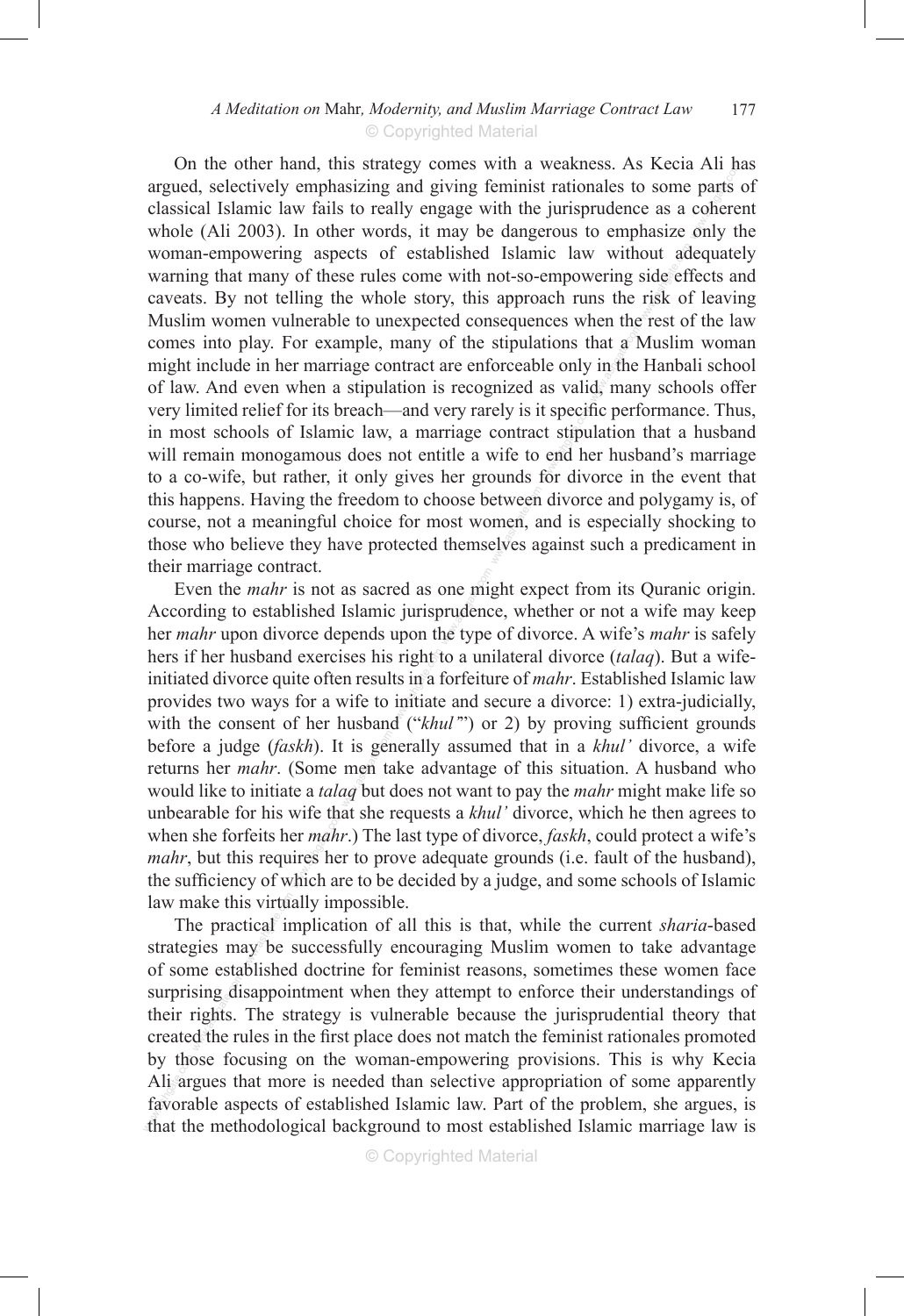obstacles to its success. In order to explain why I think my suggested alternative<br>would be an improvement over the current law, I will first review the existing rules<br>of Islamic marriage law, including those aspects that women<br>ts wor<br>think v<br>entially discour<br>ekgrours<br>cours so out of step with contemporary sensibilities that it is downplayed or ignored not only by modern Muslim feminist activists, but also by popular Muslim discourse generally (Ali 2003: 166). To take her argument further, unless these background presumptions and theories are brought into the light of contemporary discourse, they may prove to be the Achilles' heel of *sharia*-based Muslim women's rights advocacy. As a proponent of *sharia*-based Muslim women's rights work, I take Kecia Ali's critique seriously. To respond, I will describe what I think would be a better model for Islamic marriage law, but also note some potentially serious would be an improvement over the current law, I will first review the existing rules of Islamic marriage law, including those aspects that are downplayed by *sharia*minded women's rights activists.

# www.ashgate.com **Islamic Marriage Law Today: Jurisprudential Theory and Presumptions**

e, with<br>ative di<br>relineer study o<br>a husb:<br>sovere<br>hed Isla where the<br>hale owner details of the respective rights (sexual and otherwise) of a husband and wife. This<br>analogy is supported by juristic interpretation of some Quranic verses to mean<br>that there are two (and only two) situations in which sexua a instorted context in which slavery and concuonage were socially acceptable.<br>Because of their presumption that a man may legally have sex with his female<br>slave, classical Muslim jurists draw an analogy between a marriage contract law uses the contract of sale as its basic conceptual framework—a model<br>which leads to some uncomfortable conclusions about what is being sold and the<br>role of women's agency in that sale. Even more out of step wit www.<br>not like<br>lities. I Most Muslims today either are not aware, or do not like to emphasize, the theoretical presumptions embedded in the Islamic jurisprudence of marriage law because they are quite far from contemporary sensibilities. Established Islamic marriage contract law uses the contract of sale as its basic conceptual framework—a model which leads to some uncomfortable conclusions about what is being sold and the a historical context in which slavery and concubinage were socially acceptable. slave, classical Muslim jurists draw an analogy between a marriage contract and a contract for sale of a concubine, using this analogy to work out the doctrinal details of the respective rights (sexual and otherwise) of a husband and wife. This analogy is supported by juristic interpretation of some Quranic verses to mean licit: in marriage and with a female slave. Theorizing about what could be the commonality between these two situations, these jurists come to the conclusion that some sort of male ownership (the Arabic term is "*milk*," meaning control or dominion) is instrumental in legitimizing sexual activity. As Kecia Ali explains in her detailed study of the subject, "a comparison [i]s drawn between the dominion imposed by a husband through which his wife is caused to surrender her sexual self and the sovereignty established by the master [over his slave]" (Ali 2010: 15). Established Islamic jurisprudence therefore often describes marriage as a type of sale, with the item being purchased being a wife's sexual organs. There are qualitative differences between the rights of a wife and a female slave, of course, and the jurists do carefully lay these out, but nevertheless, the concept of male ownership of women's sexual parts becomes an important part of the traditional juristic understanding of what makes sex licit in Islam.

by the slave is a sexual parts occomes an important part of the traditional<br>juristic understanding of what makes sex licit in Islam.<br>T would like to note that I, personally, am not convinced that sex with one's<br>female slav I would like to note that I, personally, am not convinced that sex with one's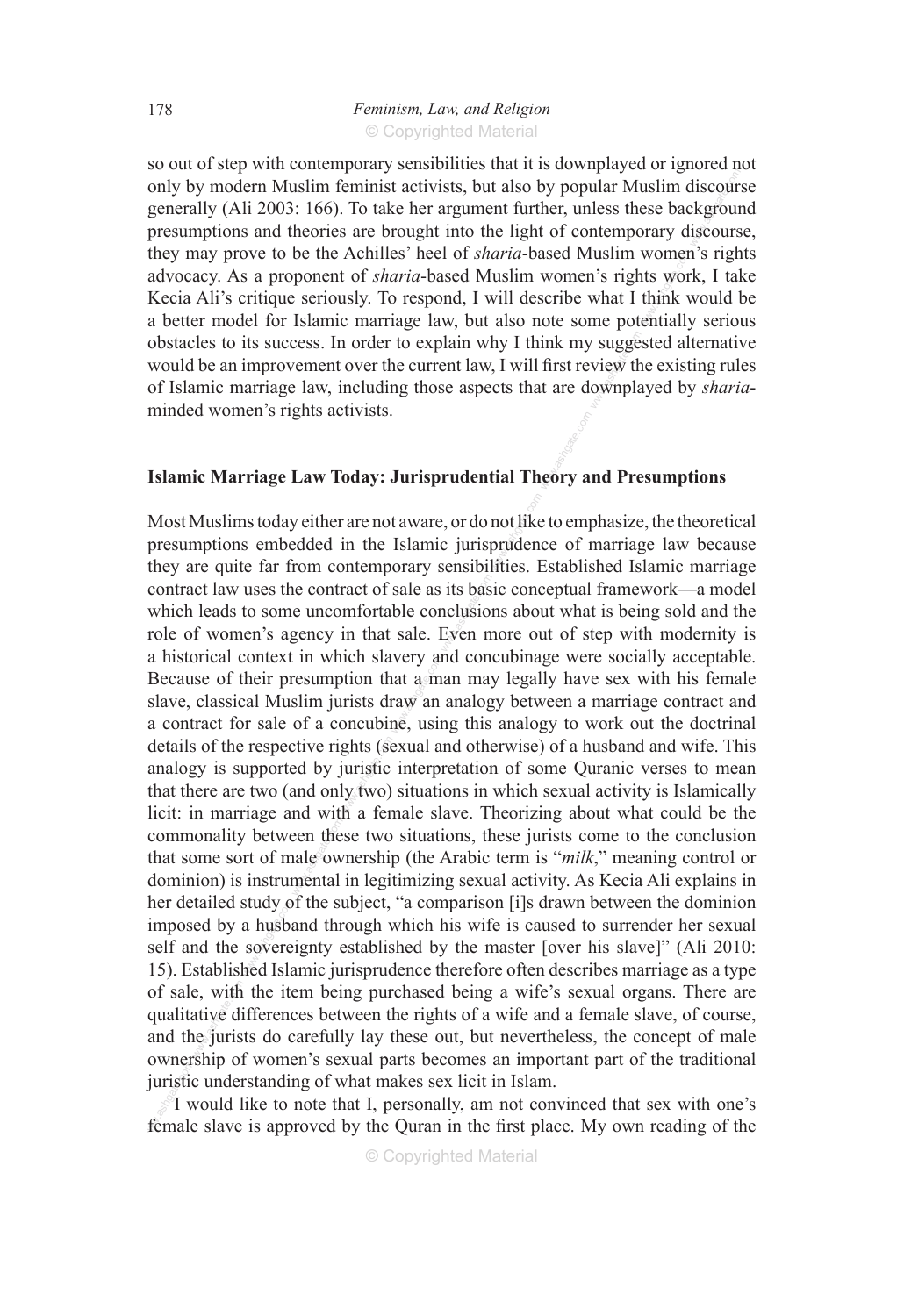Islamic jurisprudence on marriage contract law. Once we appreciate the jurists'<br>Islamic jurisprudence on marriage contract law. Once we appreciate the jurists'<br>train of thought, it is then possible to ask productive questi might t<br>de my<br>s, I bel<br>develor wat need,<br>read t<br>to slav relevant Quranic texts has always led me to a different conclusion than that held by the majority of classical Muslim jurists. (My alternative reading is untested, so I will not elaborate on it here except to say that I think it is plausible to read the critical Ouranic phrase "what your right hands possess" as referring not to slaves but to some form of preliminary marital arrangement, such as we might today say someone has "pledged their hand in marriage.") But setting aside my personal skepticism about whether the Quran allows sex with female slaves, I believe it is important to understand the role that this concept played in the development of train of thought, it is then possible to ask productive questions about how much of the established doctrine of Islamic marriage law is still necessary today and how to most effectively construct meaningful alternatives.

misticated and a busher of wheat cannot assert that it no longer wants to be owned.<br>But under Islamic law, a slave can do both things. Add to this a presumption that<br>the purchase of a female slave includes the right to hav acts in<br>
uan con<br>
mplain<br>
thet it. s not *il*<br>age con The slavery analogy is distasteful today, but it is not *illogical*. If one begins with the contract of sale as the base model for marriage contract law, then we can ask, what sort of sales contracts are most analogous to marriage contracts? It does not take much thought to conclude that contracts involving human beings as the subject of sale make a much better analogy than contracts for the sale of bushels of wheat or horses. After all, a horse cannot complain to authorities that he is being mistreated and a bushel of wheat cannot assert that it no longer wants to be owned. the purchase of a female slave includes the right to have sex with her, and it is quite understandable why the idea of ownership became important to jurists trying to work out the respective rights in a marriage contract.

in a m<br>sales co<br>law that<br>ese her The slavery analogy and the sales contract model directly impact several areas of traditional Islamic marriage law that have a particularly negative impact on women. I will take up three of these here: *mahr*, marital support, and divorce.

#### *Mahr*

hat juri<br>betwee<br>ice" of me pres<br>man la<br>One of<br>we, it i Www.ashgata.com If we begin with the presumption that both marriage and slavery make sexual relations with a woman lawful, then it is natural to ask what these two situations have in common. One of the most obvious is that both involve some sort of payment—for a slave, it is the purchase price, and for a wife, the *mahr*. Thus it came about that juristic discussions of *mahr* "depend on and further the conceptual relationship between marriage and sale" (Ali 2010: 49). *Mahr* comes to be thought of as the "price" of access to a woman's sexual parts, which are then "owned" by the husband.

the pu<br>man is<br>is the<br>make Moreover, this "ownership" is specifically gendered—only males may own<br>this sort of property. This provides an explanation for the juristic belief that women<br>who owned male slaves do not likewise gain sexual access to them Moreover, this "ownership" is specifically gendered—only males may own this sort of property. This provides an explanation for the juristic belief that women the purchase price of the male slave. As the classical jurist Shafi'i put it, "The man is the one who marries and the one who takes a concubine and the woman is the one who is married, who is taken as a concubine. It is not permissible to make analogies between things that are different" (Ali 2010: 178). In other words,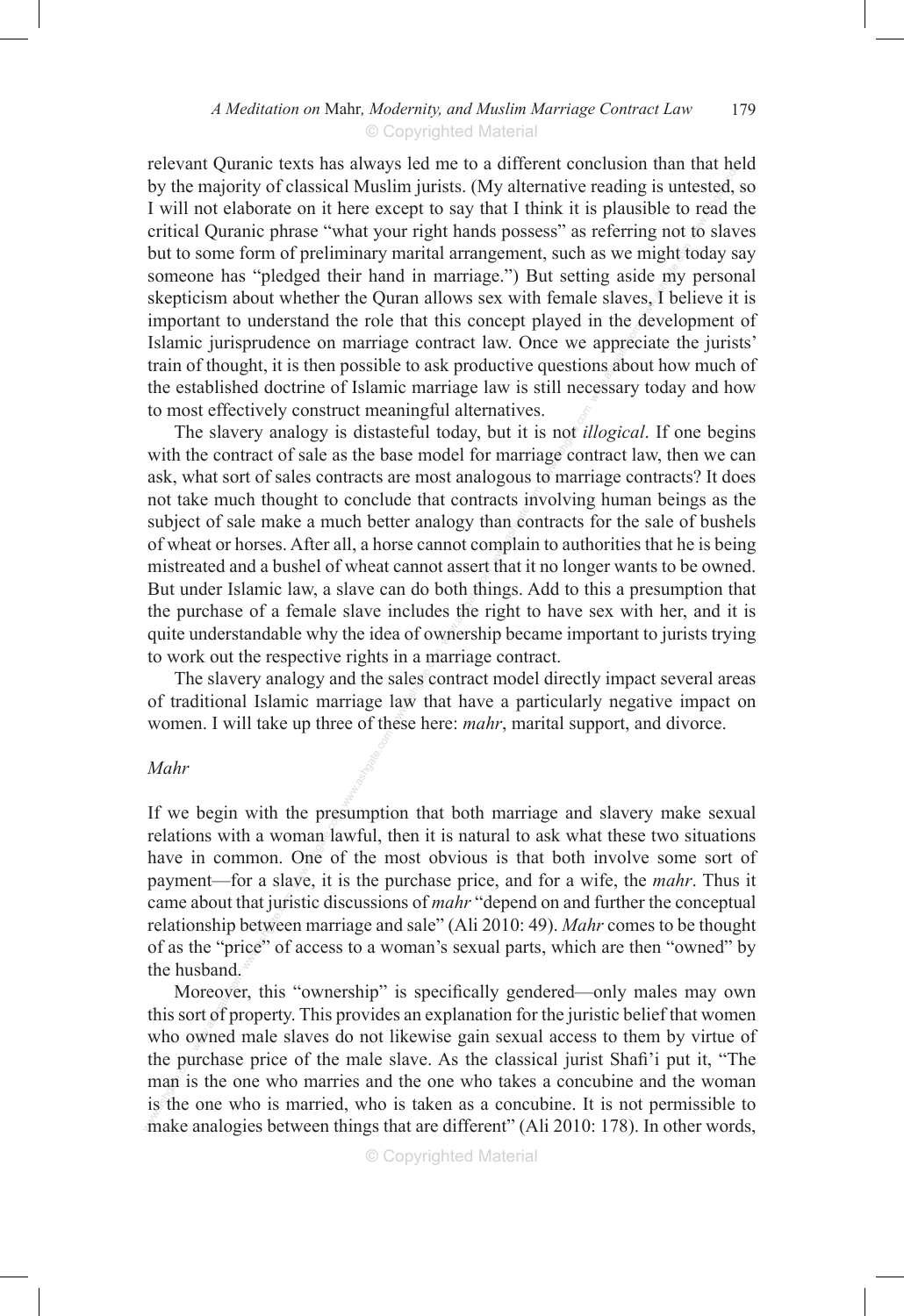#### © Copyrighted Material 180 *Feminism, Law, and Religion*

strongly affected by paternalistic lines, it is not surprising to see legitimate sexual<br>relations tied not only to male control, but to *exclusive* male control.<br>Marital Support (Nafaga) allows<br>is some<br>when a<br>d power  $\text{et}$ <br>is the mata mata m although women are fully capable property owners in Islamic law generally, the type of ownership that makes sexual relations licit is considered to be different  $\mathbb{P}$ -it is available only to men. Moreover, this type of ownership is something that a man held with exclusivity. With its allowance of polygamy but not polyandry, Islamic law allows men to have more than one legal sex partner, but only allows women to legally have sex with one man (in a given time period). There is some logic to this as well, considering the ambiguous paternity issues involved when a woman has multiple sex partners. In communities where wealth, status and power were so relations tied not only to male control, but to *exclusive* male control.

#### *Marital Support (Nafaqa)*

linked in Islamic marriage law: if a husband provides his wife with adequate food, shelter and clothing, she has no right to deny him sexual access whenever he so desires. If he fails to provide such maintenance, she is no d both<br>s, the *n*<br>*qa* ena<br>al acce Classical Muslim jurists draw a parallel between a husband's obligation to pay *mahr* at the start of a marriage, and his obligation to pay for basic support Classical Muslim jurists draw a parallel between a husband's obligation to ("*nafaqa*") during the course of a marriage, and both are connected to the licitness of sexual activity. As the jurists conceive things, the *mahr* makes a woman *initially* sexually available to a husband, and the *nafaqa* enables *continued* sexual access to her during the marriage. Support and sexual access thus become inextricably shelter and clothing, she has no right to deny him sexual access whenever he so desires. If he fails to provide such maintenance, she is not obligated to make herself sexually available to him. In short, "for Muslim jurists sex is a husband's

slamic<br>tivity is<br>t of fina<br>ort of ra impossible in this legal paradigm. Indeed, despite significant Islamic literature stressing the importance of attending to a woman's physical desires and sexual pleasure (including orgasm), the idea of marital rape is neve availability mean that a wife's mobility is severely dependent upon her husband's consent, but it also has serious implications for marital rape. Because a husband's right to have sex with his wife is conditioned solely on right and support is a wife's right" (Ali 2010: 94–121).<br>This leads to many related doctrines commanding<br>be quite disturbing to modern sensibilities. Not only d This leads to many related doctrines commanding wifely obedience that can be quite disturbing to modern sensibilities. Not only does this doctrine of sexual consent, but it also has serious implications for marital rape. Because a husband's right to have sex with his wife is conditioned solely on his payment of support, her consent is irrelevant. The idea of marital rape is thus conceptually virtually stressing the importance of attending to a woman's physical desires and sexual pleasure (including orgasm), the idea of marital rape is nevertheless an oxymoron in classical Islamic jurisprudence. It just does not fit in a system where the legality of sexual activity is based not on consent of the parties but upon male dominion and payment of financial support.

and not his duty," so it makes little sense to compel him to do it. Thus, a Muslim wife's right to sexual pleasure, though morally acknowledged in the scripture and literature, is legally meaningless. Because established I rital rig<br>m juris<br>to sexu Even short of rape, there is not much room for sexual mutuality in a system of marital rights built upon a male-ownership view of sexual licitness. Traditional Muslim jurists discuss a woman's right to sexual activity within marriage, but her rights to sexual access to her husband (and even to non-sexual companionship) are virtually unenforceable. Indeed, these jurists think of sex as "the husband's right wife's right to sexual pleasure, though morally acknowledged in the scripture and literature, is legally meaningless. Because established Islamic jurisprudence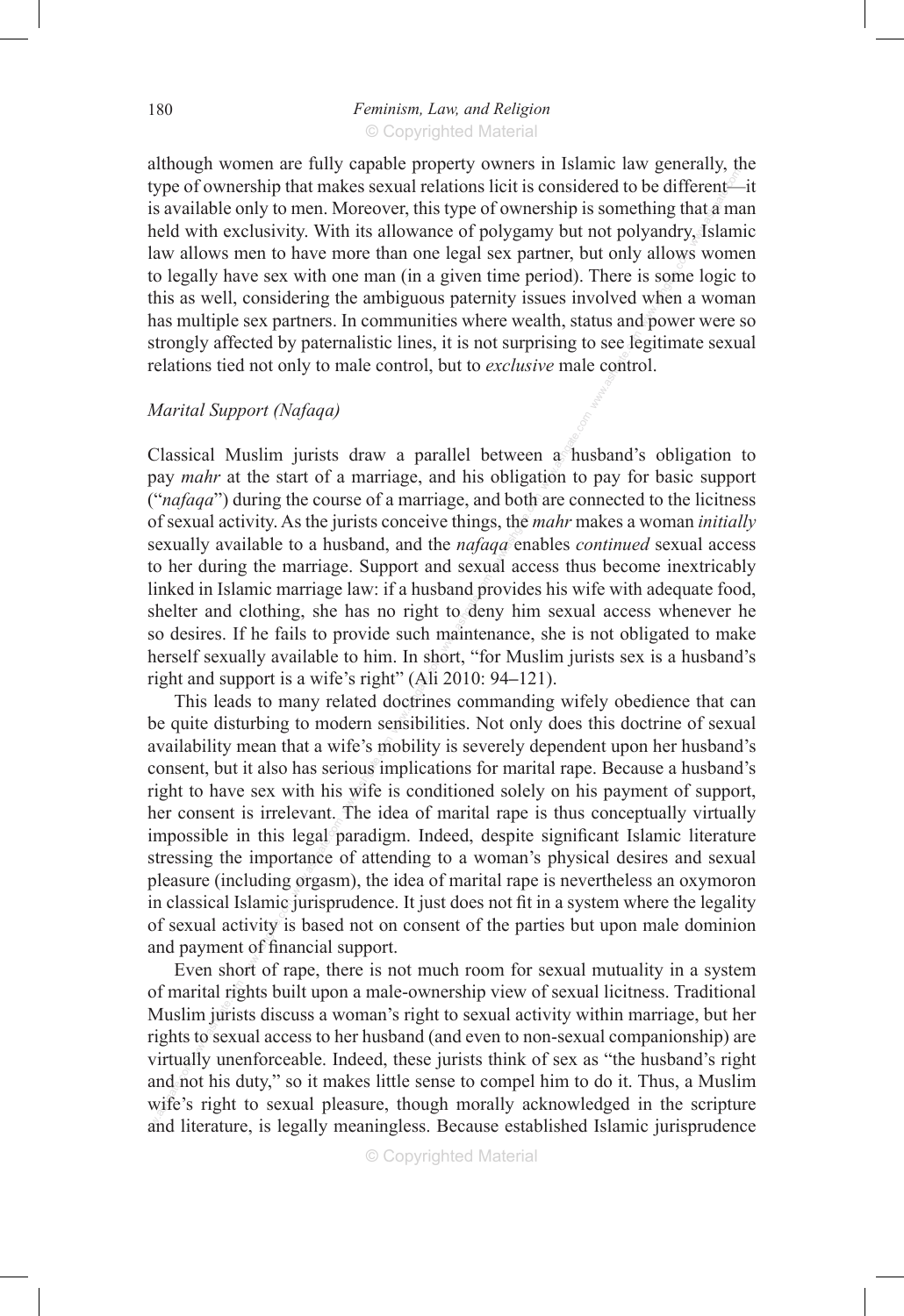ays be left with an unenforceable ideal, rather than tangible legal rights to<br>
ual equality (Ali 2003).<br>
The topic of marital support exemplifies the problem with selectively<br>
phasizing only women-empowering parts of estab or dow<br>nutuali<br>he enti<br>ality w fundamentally views marriage as an exchange of lawful sexual access for dower and continued sexual availability for support, it does not require any mutuality in sexual rights. This is why Kecia Ali argues that without rethinking the entire premise of this system, Muslim women activists focusing on such mutuality will always be left with an unenforceable ideal, rather than tangible legal rights to sexual equality (Ali 2003).

without fully acknowledging it, the advocacy approach appears under-theorized and incomplete, and ultimately vulnerable. nce of<br>elf sex<br>ive to<br>activist emphasially early well and the energy parts of businessment and the mentioned earlier, it has become popular for Muslim women's rights activists to point out that classical Islamic law does not require a wife to do housewo emphasizing only women-empowering parts of established Islamic law. As point out that classical Islamic law does not require a wife to do housework. This is true, but tells only part of the story. A husband's marital support obligation is not considered compensation for a wife's performance of household chores, but it *is* considered compensation for her making herself sexually available to her husband. That very important caveat is not conducive to the picture of marital respect and mutuality that modern Muslim women activists want to portray. But and incomplete, and ultimately vulnerable.

#### *Divorce*

Kecia Ali summarizes the doctrinal landscape this way:<br>The strict gender differentiation of marital rights, the i n husba<br>e cond<br>usive o<br>wer the wic<sup>om</sup><br>it is n Keeping in mind that established Islamic marriage law is based on a paradigm of male ownership of sexual access, it is not difficult to understand why the established legal doctrine gives a husband, but not a wife, the right to unilaterally end a marriage. The jurisprudence conditions the legality of sexual activity upon a husband's (or slaveowner's) exclusive ownership of the sexual bond, which means he must have unilateral control over the termination or continuation of that bond.

www.ander<br>and licit s The strict gender differentiation of marital rights, the importance of women's sexual exclusivity, and above all the strict imposition of rules about unilateral divorce, however contested in practice, all facilitate and flow from the key idea that marriage and licit sex require male control or dominion (Ali 2010: 181).

which a scheme does all self just as a slave comes to be owned through a purchase<br>e, and *talaq* frees her from that bond just as manumission frees a slave.<br>Such a scheme does allow for limited wife-initiated divorce. *Khu* Indeed, the very meaning of the word "*talaq*," ("release") evokes parallels with the dominion involved in slavery. A *talaq* divorce "frees" or "releases" a wife, much as a slave is "free" or "released" in manumission, an Indeed, the very meaning of the word "*talaq*," ("release") evokes parallels with the dominion involved in slavery. A *talaq* divorce "frees" or "releases" a wife, this analogy in their descriptions of unilateral divorce. Thus, the *mahr* enslaves a married woman's sexual self just as a slave comes to be owned through a purchase price, and *talaq* frees her from that bond just as manumission frees a slave.

within<br>husbai<br>law in<br>honor within the male-owned paradigm of marriage because it cannot happen without the husband's consent. To be sure, *khul'* is more empowering to women than divorce law in other systems where women could not initiate divorce at all, and it does honor the concept of marriage as a bilateral contract to which she is a party. But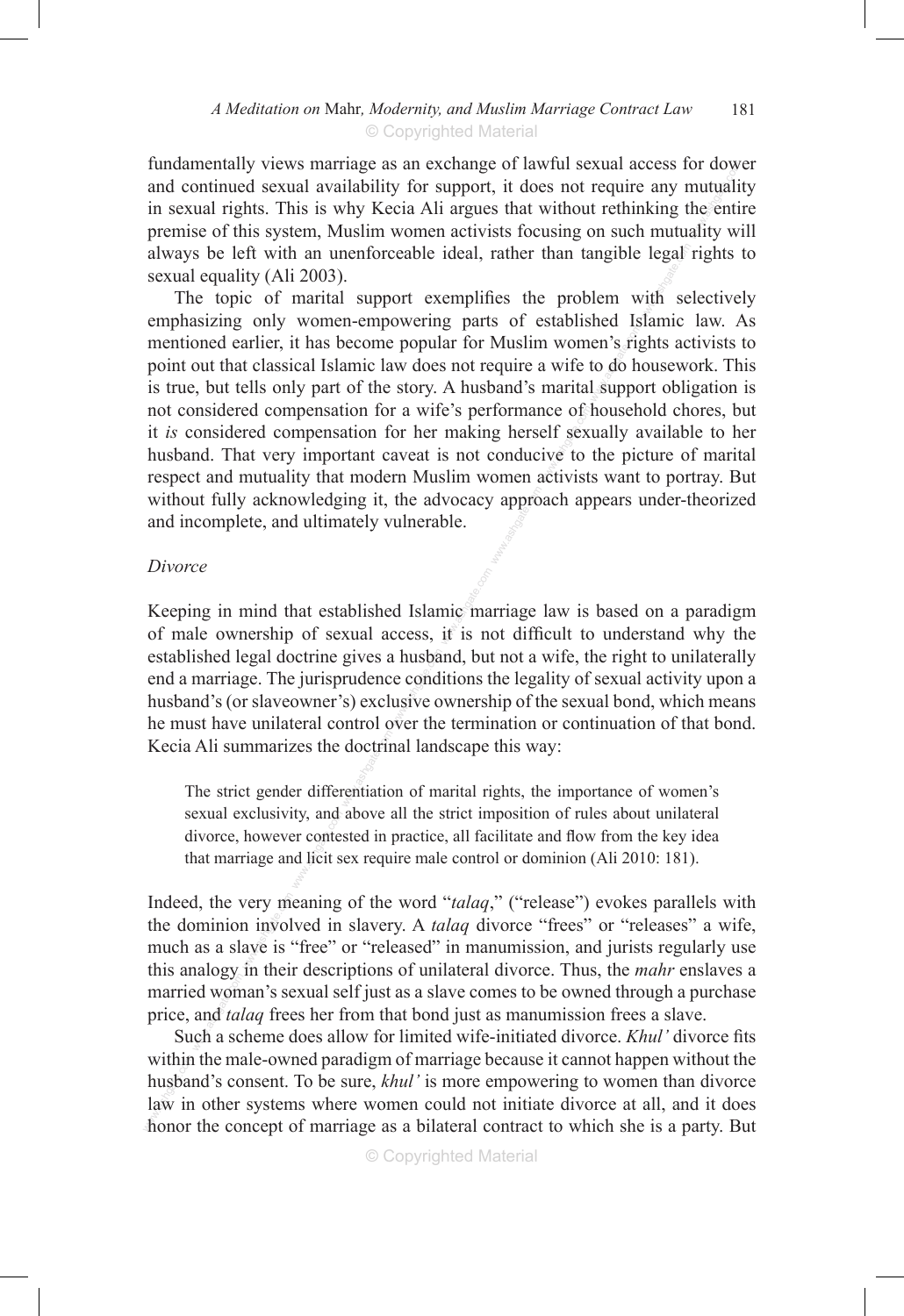#### © Copyrighted Material 182 *Feminism, Law, and Religion*

master's consent, and both require the payment of some sum from the wife/slave<br>for release. g ner<br>to man<br>ctrine l<br>e the hu coordin<br>over 1<br>wnersh jurisprudentially speaking, *khul'* is still conceptualized in the language of sales in a way that does not portray marriage itself as a mutual relationship. According to the classical jurists, in *talaq*, the husband relinquishes his control over his ownership of the wife's sexual organ, and in *khul'*, the wife buys back ownership over herself by compensating her husband (usually by returning her *mahr*) in return for a divorce. Put even more starkly, *talaq* is analogous to manumission of a slave and *khul'* is analagous to "*kitaba*," the Islamic legal doctrine by which a slave contracts to pay for his or her emancipation. Both require the husband's/ for release.

#### **Modernity and Legal Reform**

contemporary muslims that a husband would have a felliale slave with whom he<br>could have unlimited sex. In fact, both educated and lay Muslims routinely ignore<br>the classical jurisprudence allowing concubines, often stating analogy between marriage and slavery itself illustrates how much norms have changed since the formative period of Islamic jurisprudence, when the analogy seemed to be a natural, almost self-evident one. It is unthinkable a lay. Th<br>s Mus!<br>laws<br>pday se Modernity and Legal Reform<br>Virtually all of the presumptions that formed the jurisprudential backdrop for Islamic marriage law are no longer held today. There is now a near universal consensus against slavery among the world's Muslims, as is evident from the absence of substantial Muslim resistance to laws abolishing it throughout the world. Indeed, the very fact that Muslims today seem uncomfortable with the changed since the formative period of Islamic jurisprudence, when the analogy seemed to be a natural, almost self-evident one. It is unthinkable among most contemporary Muslims that a husband would have a female slave with whom he the classical jurisprudence allowing concubines, often stating categorically that Islam allows sexual relations only in one situation: marriage.

reciprocal and complementary rights and duties, mutual consent, and with respect<br>for women's agency. Polygamy is tolerated in some Muslim circles, but the<br>idea of male ownership of a wife's sexual parts in marriage would s as the<br>are the<br>of work Not quite as pervasive as the aversion to slavery, but nevertheless a significant shift from earlier norms are the changes in Muslim attitudes about mutuality in marriage and the role of women in society. Although equality is a contested concept, Muslims around the world nevertheless speak of marriage in terms of for women's agency. Polygamy is tolerated in some Muslim circles, but the idea of male ownership of a wife's sexual parts in marriage would strike most contemporary Muslims as inappropriate and probably offensive to a healthy sexual relationship.

mainstream Muslim understandings of the rights and obligations of marriage. In fact, many who contest the general concept of wifely obedience will nevertheless tolerate it in the context of sexual access. Similarly, while attitude<br>ally dis<br>erthele y Mus<br>onship.<br>int to M<br>—and Many point to Muslim scripture and classical literature to support these ideals of mutuality—and there is significant material to work with. But formalizing these attitudes in enforceable rules is much more difficult. So, while Muslims generally disapprove of the idea of a husband forcing his wife to have sex, it is nevertheless difficult to find widespread Muslim consensus that marital rape should be a crime. This is because a wife's sexual availability is embedded in fact, many who contest the general concept of wifely obedience will nevertheless tolerate it in the context of sexual access. Similarly, while Muslims routinely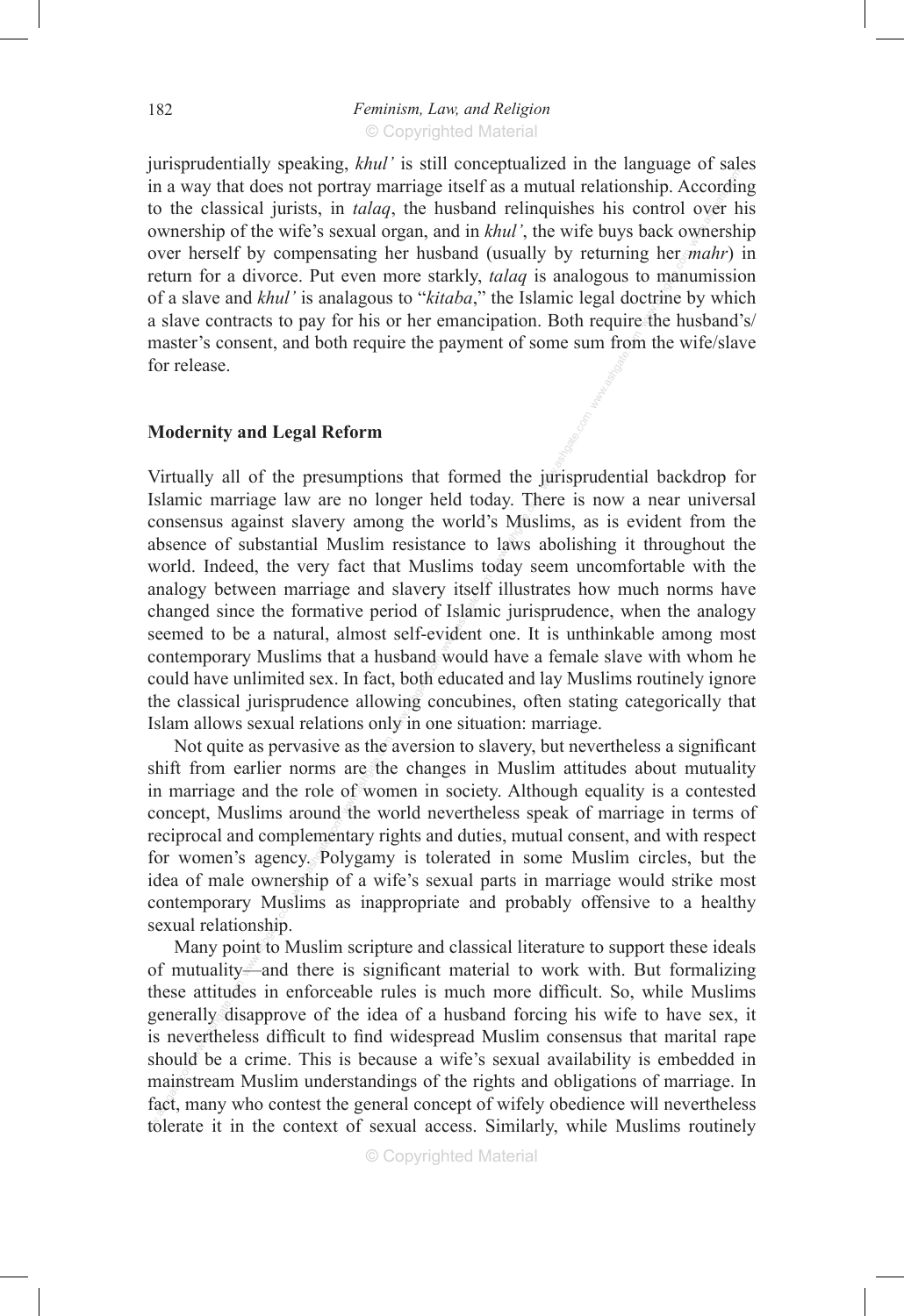slavery—and that is something no one wants to talk about (Ali 2006: 43, 51). In other words, because the paradigm of the male ownership tie is so fundamental to the theoretical foundation of all Islamic marriage law, any esistan<br>a Ali ar<br>ubly int ses, mc<br>e right<br>n Musli<br>hts (su speak of marriage as a contract based on the mutual consent of both spouses, most Muslims do not contest the idea that Islamic law gives husbands exclusive right to unilateral divorce. Thus, while many areas of state-enacted family law in Muslim countries have changed in response to public pressure for women's rights (such as raising the minimum age of marriage), there is strong social resistance to the abolition of things like polygamy or unilateral *talaq* divorce. Kecia Ali argues that this is because these aspects of Islamic marriage law are inextricably intertwined with the jurisprudential background that relies on the analogy of marriage and other words, because the paradigm of the male ownership tie is so fundamental to the theoretical foundation of all Islamic marriage law, any women's rights work (legislative, social activist, or otherwise) that does not take this into account will always be limited in how much it can ultimately accomplish.

whis religiously set in stone? Second, it such change is theoretically possible, what could a new Islamic law of marriage look like? I will take up the first question here and the second question in the following section. ale own<br>he que<br>sham ot take<br>to crear to crear<br>moder The obvious question, then, is this: is it possible to create a different scheme of Islamic marriage law, one that is better suited to modern sensibilities and not based on presumptions about slavery and male ownership of female sexuality? This question involves two issues. First is the question of Islamic law reform generally: is it possible to challenge existing Islamic legal doctrine at all, or is this religiously set in stone? Second, if such change is theoretically possible, what and the second question in the following section.

#### *Sharia Basics and the Challenges of Reform*

me the.<br>d's Lav<br>s "unde ropheti<br>fallible<br>hat in d<br>refore e idea<br>dea compare.<br>when unfamiliar with the foundations of Islamic jurisprudence, and the fact that Islamic<br>law is based on an epistemology that is self-conscious of its own human fallibility.<br>In brief, the key principle is exemplified in the dif s of Re<br>le? Ca<br>the di Is Islamic legal reform possible? Can established Islamic religious law be challenged without offending the divine? The answer may surprise those unfamiliar with the foundations of Islamic jurisprudence, and the fact that Islamic law is based on an epistemology that is self-conscious of its own human fallibility. and "*fiqh*." "Sharia," usually translated as "Islamic law," represents the idea of ultimate justice, the idea of God's divine directions about the ideal way to live thus, "God's Law." Muslim jurists use *ijtihad* (legal interpretation) to elaborate the doctrinal details when they are not obvious from the scriptural sources (the Quran and Prophetic narratives). What is significant about *ijtihad* is that it is a selfconsciously fallible process. The jurists performing *ijtihad* to create legal rules recognized that in doing so, they were human beings struggling to articulate divine will, and therefore their conclusions could be, at best, only probable articulations of God's Law. No one could claim with certainty that his or her answers were "the right answer," at least in this lifetime. That is why they use the term "*fiqh*"—which means "understanding"—for the doctrinal rules of Islamic law.

Mo<br>legal<br>all rec<br>as pos Moreover, there are a variety of *fiqh* rules on the same topics. Because the legal scholars could claim only probable correctness for their conclusions, they all recognized that they had to respect the differing conclusions of their colleagues as possibly correct. In other words, as long as it is the result of sincere *ijtihad*,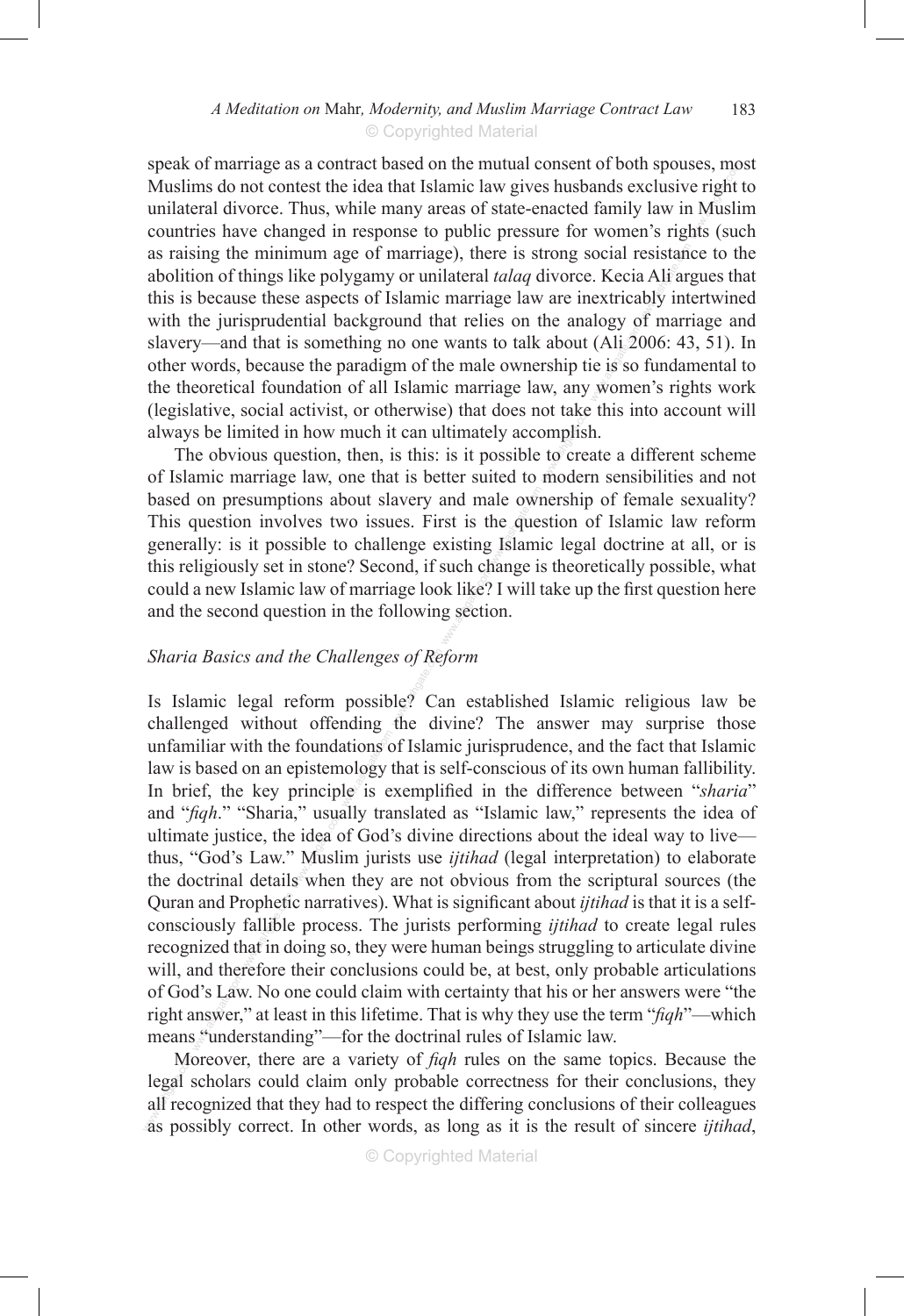woidab<br>definal<br>eeking any *fiqh* conclusion qualifies as a possible—and thus legitimate—articulation of *sharia*. This is why *sharia*, as a body of tangible law, is inherently and unavoidably pluralistic. Eventually, the variety of fiqh opinions coalesced into several definable schools of law, each with equal legitimacy and authority for Muslims seeking to live by sharia. In short, for a Muslim, there is one Law of God (*sharia*), but there are many versions of *fiqh* articulating that ultimate Law here on earth (Quraishi 2008).

ut our<br>estion.<br>f reform From many Muslims. But advocating a change or reform of *fiqh* is quite a different matter, because *fiqh* is fallible, and in fact its many manifestations already reflect the consideration of a variety of different social *sharia* can (and does) generate unnecessary resistance to what otherwise would<br>be legitimate and uncontroversial assertions. It is unnecessarily provocative to<br>advocate, for example, changing or reforming *sharia*, becaus *(a)*, but<br>Qurais<br>etting,<br>use of In contemporary discourses, especially in a legal advocacy setting, it is very important to keep the two terms *fiqh* and *sharia* distinct. Sloppy use of the term be legitimate and uncontroversial assertions. It is unnecessarily provocative to advocate, for example, changing or reforming *sharia*, because this implies that God's Law is not itself already perfect, a suggestion likely to generate resistance matter, because *fiqh* is fallible, and in fact its many manifestations already reflect the consideration of a variety of different social norms. In short, *sharia* (God's Law) cannot be questioned by Muslims, but our *understandings* of *sharia* namely, the *fiqh* rules—are always open to question.

It were used and why.<br>It were used and why.<br>There are many ways in which new *fiqh* rules can be made. One of the easiest<br>where the jurisprudential tools used in the past relied on a social context that avie in<br>produce<br>pgical p<br>nd wha seems simple—and encouraging: all existing *fiqh* rules are the product of *ijtihad*, and because *ijtihad* is fallible, they can be challenged by any alternative *ijtihad*. But things get a bit more complex when we look a This brings us directly to the question of reform. Are all the *fiqh* rules set in stone or can they be changed? At the most basic theoretical level, the answer and because *ijtihad* is fallible, they can be challenged by any alternative *ijtihad*. But things get a bit more complex when we look at the details. To fully understand what is fixed and what is negotiable in the existing *fiqh* corpus requires detailed knowledge of the *ijtihad* that produced each *fiqh* rule. More specifically, it is important to know the methodological pieces of the *ijtihad* analysis that created it: what was textually ambiguous and what was not, what was the reasoning behind using some prophetic narrations but not others, and what other jurisprudential tools were used and why.

bothian to generate hew *juqn* raies whilout posing any major upheaval to islame.<br>legal theory. For example, *qiyas* (analogical reasoning) requires *fiqh* scholars to<br>identify the cause (*'illa*) of an original textual ru ed with<br>public<br>ed. Th gal ref<br>un exam<br>d in a 1<br>e one t in rele<br>in rele<br>at it is is where the jurisprudential tools used in the past relied on a social context that has changed today in relevant ways. In these cases, simply applying classicallyestablished *ijtihad* methodologies in the new changed circumstances will produce a new *fiqh* rule. But it is important to realize that this way of arriving at a new rule is not legal reform in the sense of *changing* established Islamic legal theory. Rather, it is an example of how a new rule can naturally result when the same tools are employed in a new context. For example, the tool of *maslaha* (public good) happens to be one that is extremely responsive to changing circumstances. If one is faced with a problematic *fiqh* rule that directly relies on a historical evaluation of the public good, that rule can be easily changed if the relevant public good has changed. There are other jurisprudential analytical tools with a similar built-in potential to generate new *fiqh* rules without posing any major upheaval to Islamic legal theory. For example, *qiyas* (analogical reasoning) requires *fiqh* scholars to identify the cause (*'illa*) of an original textual rule before expanding it to new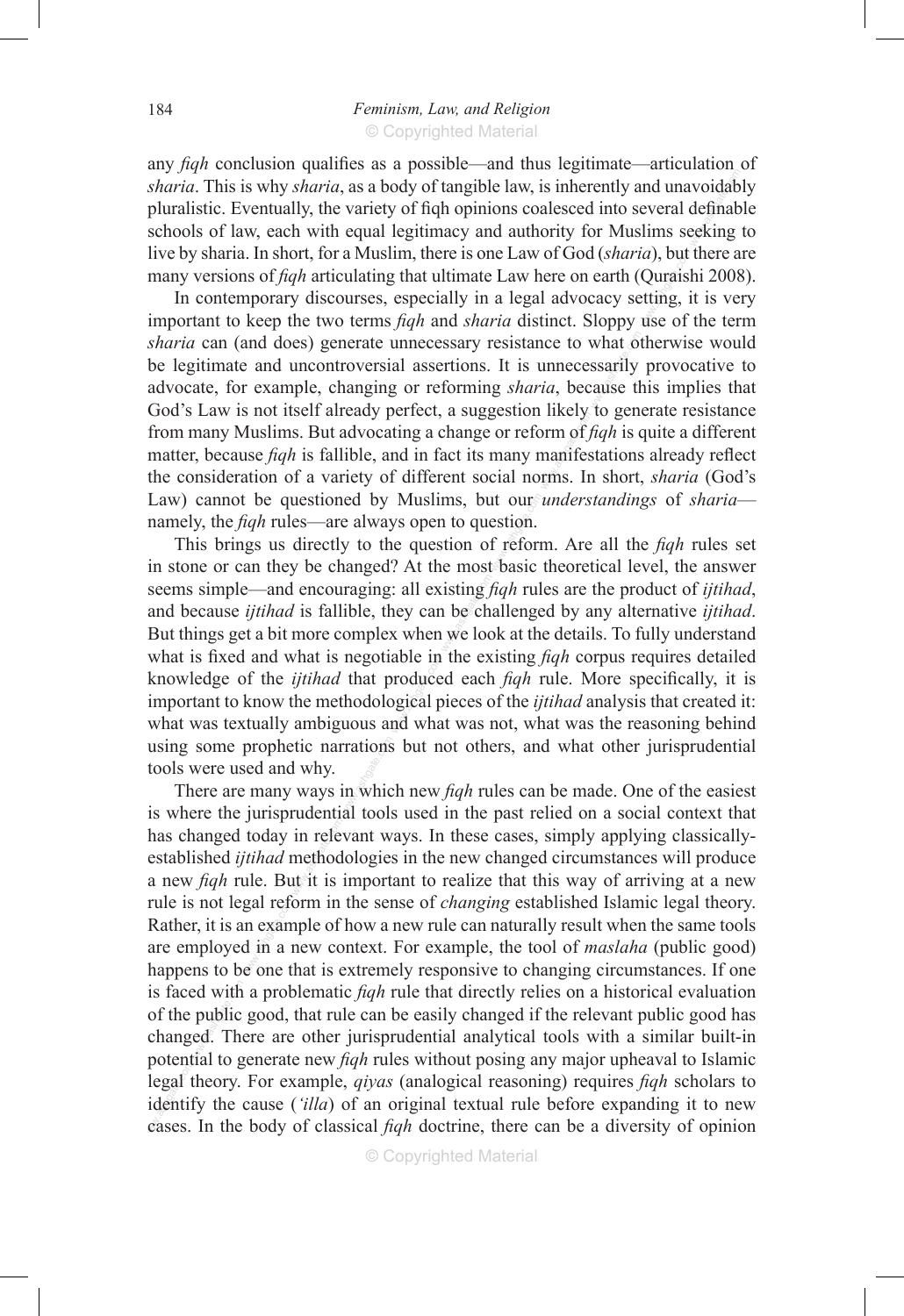diversity<br>pplying<br>scriptui on those causes and thus what analogies are appropriate and why. That diversity could continue today, with contemporary *fiqh* scholars identifying and applying a different cause—and thus reaching a new *fiqh* rule—for an established scriptural text.

wove.  $\mathcal N$  as the toleran woot and gettier, but rather just suggests that this particular analogy was based on<br>social circumstances that are no longer appropriate today. This suggests that new<br>*ijtihad* (Islamic jurisprudential reasoning) on Islami offensive to many Muslims today. Thus, it would not be too radical a reform<br>to re-think the slavery analogy. Jettisoning the analogy between marriage and<br>concubinage does not challenge the use of analogy as an Islamic juri hold tr<br>out of<br>about<br>'s sexua directed. It was created by fallible jurists who saw similarities between these two situations that led them to use this analogy in working out the doctrinal details of marriage law. These perceived similarities were large ia Ali<br>ubines<br>not seri Turning now to the issue at hand, Islamic marriage law, Kecia Ali has done a careful job of laying out how the analogy to slavery and concubines played a pivotal role in the development of traditional Islamic jurisprudence on marriage and marriage contract law (Ali 2006, 2010). That analogy was not scripturallysituations that led them to use this analogy in working out the doctrinal details of marriage law. These perceived similarities were largely based on social and philosophical realities of their time that no longer hold true today. Slavery and concubinage have fallen out of practice, and indeed, out of the moral compass of most Muslims. Moreover, new pervasive attitudes about mutuality in marriage make the idea of a husband's ownership of his wife's sexual parts surprising and to re-think the slavery analogy. Jettisoning the analogy between marriage and concubinage does not challenge the use of analogy as an Islamic jurisprudential tool altogether, but rather just suggests that this particular analogy was based on *ijtihad* (Islamic jurisprudential reasoning) on Islamic marriage law that does not presume an analogy to slavery is possible, and could create different doctrinal rules than those summarized above. Moreover, if done thoroughly and well, it would carry just as much validity as the existing traditional doctrinal scheme. That is because Islamic law requires tolerance and respect for all *ijtihad* conclusions, no matter how diverse.

creature<br>conclude<br>the jun where the search of the search of the search of the search of the search of the search of the search of the search of the search of the search of the search of the search of the search of the search of the search of the se be mastered before a scholar can even begin to extrapolate legal doctrine from<br>the *sharia* source texts. The complex, layered, soul-searching process of Islamic<br>jurisprudential analysis is not for amateurs, no matter how n past<br>*itihad*,<br>es it va<br>of lan But there are two important caveats to the viability of any new theory of mic marriage law. Jurisprudentially-speaking, the success of a new legal eme is dependent upon: 1) the expertise of those performing the new *ijtiha* Islamic marriage law. Jurisprudentially-speaking, the success of a new legal scheme is dependent upon: 1) the expertise of those performing the new *ijtihad* and 2) the impact of past consensus. The first criterion is fairly obvious: without proper training in *ijtihad*, a scholar's *fiqh* conclusion will not garner the status of probability that gives it validity, and *ijtihad* expertise is no small accomplishment. Many prerequisites of language, legal reasoning, and knowledge of context must be mastered before a scholar can even begin to extrapolate legal doctrine from the *sharia* source texts. The complex, layered, soul-searching process of Islamic or socially conscious they might be. But once one *is* an expert, whatever one produces deserves to be respected as a legitimate articulation of *sharia*, no matter how innovative the conclusions. Thus, the success of any new Islamic marriage law will depend very largely on the *ijtihad* qualifications of the legal scholar(s) creating it. Without appropriate training in established Islamic legal theory, their conclusions are likely to lack credibility in the general Muslim public, as well as the juristic community whose doctrine it is challenging.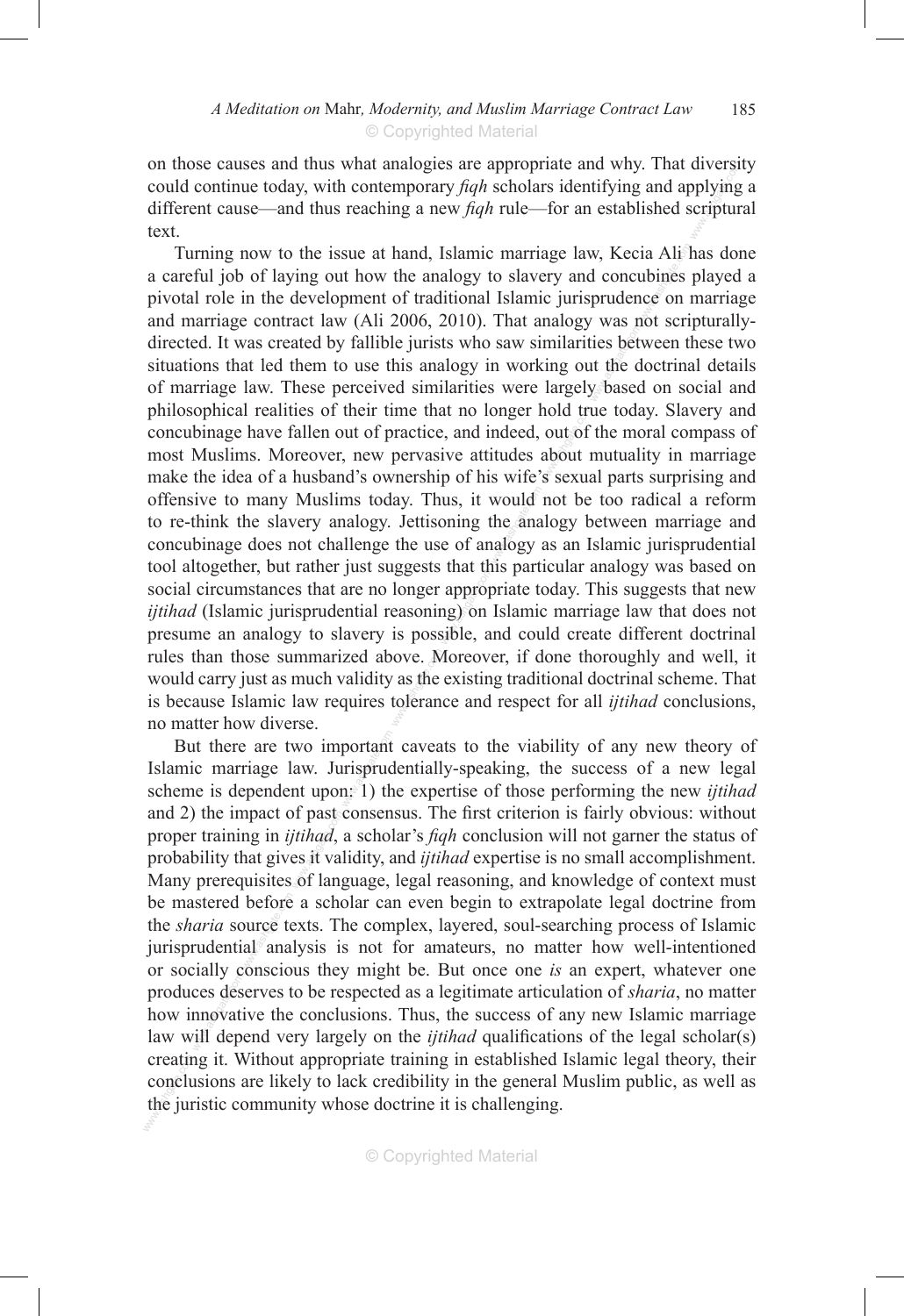### 186 *Feminism, Law, and Religion*

© Copyrighted Material

 $\frac{1}{\pi}$  by particles e interi<br>h as a<br>ges in<br>ssive. because islame legal dictify the not dilow hew *funda* on questions had nated<br>already been answered by scholarly consensus. For brand new questions never<br>before presented (such as those presented by modern bio-ethics and t text. In the world of Islamic jurisprudence consensus can thus change a fallible<br>human opinion into certain truth, binding upon all. This means that creating new<br>Islamic legal doctrine is not so simple a matter as just eng agreem<br>than ar<br>a *fiqh* 1<br>as the d Islam<br>idual  $\hat{f}$ The second caveat—the impact of past consensus—is a bit more complicated and potentially more of an obstacle. Consensus, a core idea in established Islamic legal theory, can have a drastic impact upon the staying power of individual *fiqh* rules. To put it briefly, Islamic jurisprudence is built upon the multiplicity of many different schools of *fiqh* doctrine, but if there is unanimous agreement of all qualified jurists of a given age, that agreement has a higher status than an average *fiqh* rule. According to Islamic legal theory, consensus transforms a *fiqh* rule from mere probability to certainty—the same epistemological status as the Quranic human opinion into certain truth, binding upon all. This means that creating new Islamic legal doctrine is not so simple a matter as just engaging in new *ijtihad*, because Islamic legal theory did not allow new *ijtihad* on questions that had already been answered by scholarly consensus. For brand new questions never before presented (such as those presented by modern bio-ethics and technology), of, say, *in vitro* fertilization or the use of the internet for conducting business. But it is a harder one for age-old issues such as a woman's access to divorce, or sexual availability of wives, where changes in social understandings make classical rulings inappropriate or even oppressive, but the legal questions have nevertheless been asked and answered by past jurists. In short, the doctrine of consensus means that, if consensus was reached in the past, the field is not open to new interpretations of the same questions by new *ijtihad* taking into account the realities of our time, perspectives, and circumstances.

we such<br>ssical I<br>positive which of the existing tools would stay and which would go? Would new ones be added, and how? Would it even still be Islamic law if it were grown from such a different set of roots? These are obviously very big questions to where the Purging one part of the methodological structure might render all of it vulnerable to change or deletion, and might thereby create intolerable foundational challenges. In the aftermath, how would contemporary Mus e an ext<br>ort refc<br>ld be t s, and distributions determined<br>gether that<br>allow to One way out of the grip of this dead hand of the past would be to radically reform Islamic legal theory altogether to argue for changing or even deleting the classical doctrine of consensus to allow new opinions even in the face of settled past conclusions. This would be an extreme move, one that would risk losing supporters that might otherwise support reform done within the existing jurisprudential rules. To reject consensus would be to reject a foundation of Islamic legal theory that jurisprudential scaffolding upon which all Muslim jurists stand to craft their vulnerable to change or deletion, and might thereby create intolerable foundational challenges. In the aftermath, how would contemporary Muslim scholars decide which of the existing tools would stay and which would go? Would new ones be added, and how? Would it even still be Islamic law if it were grown from such a different set of roots? These are obviously very big questions to which there are involve such destabilizing questions, such as working within the existing structure of classical Islamic legal theory—using them to update and even correct mistakes in the positive law, while still maintaining those established foundations.

Islamic marriage law to know if it played a significant role in solidifying the doctrinal rules discussed here. I do not know, for example, if it was asserted that there is consensus that male ownership is the basis of sex Frankly, I have not done enough research on the role of consensus in established doctrinal rules discussed here. I do not know, for example, if it was asserted that there is consensus that male ownership is the basis of sexual licitness, let alone on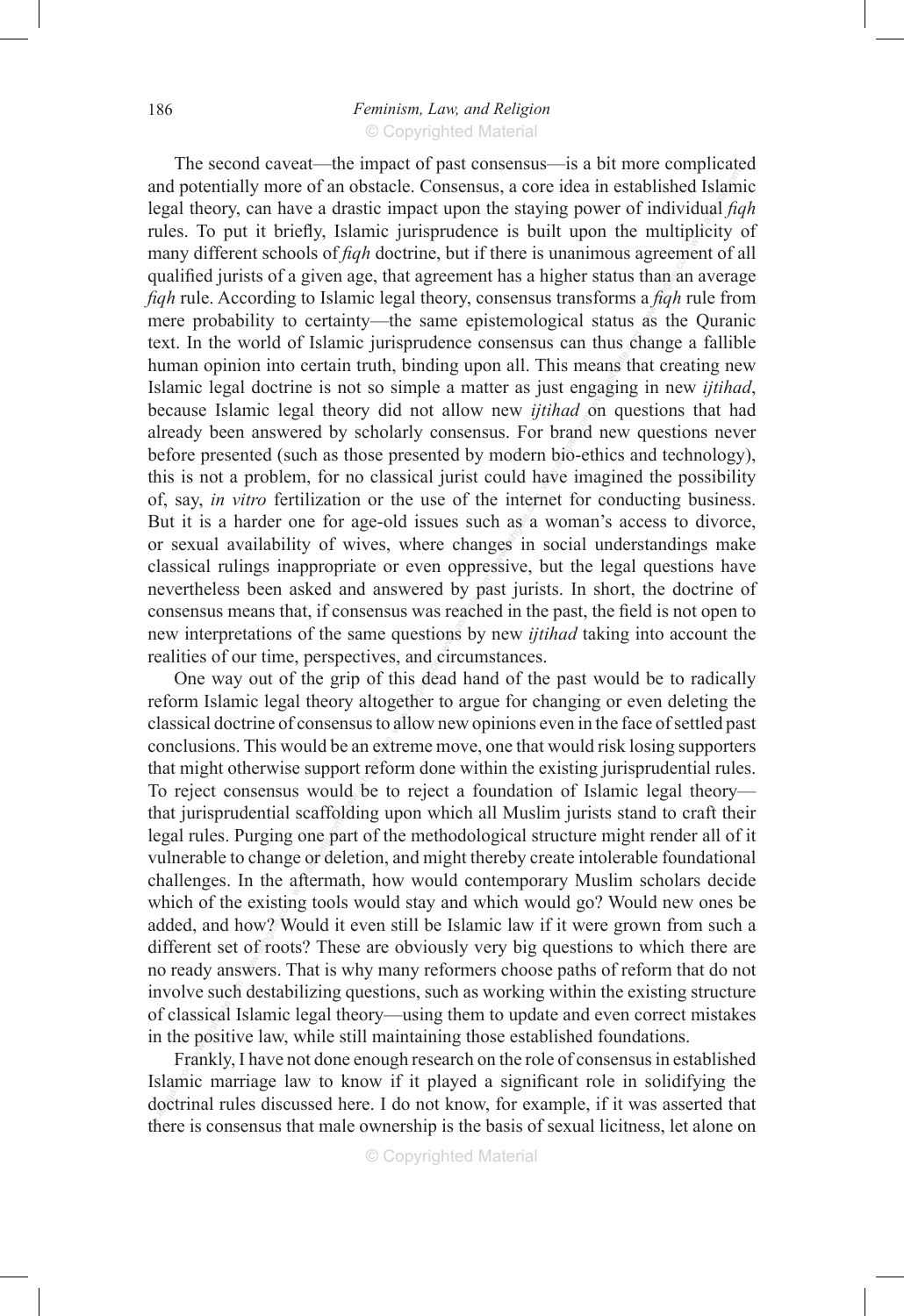anaom<br>ilarity<br>ase. If s<br>th whi the doctrines emerging from that concept (unilateral divorce, sexual availability of wife, etc.). But, given the pervasiveness of these concepts and the similarity of doctrinal rules across the schools, it is certainly possible that this is the case. If so, then there is a powerful dead-hand-of-the-past consensus challenge with which contemporary Muslim marriage law reformers must deal.

when the marriage law, one that is not based upon an analogy to slavery and concubinage. The alternative, as I see it, lies in the Islamic law of partnership contracts. whished<br>whished.com<br>ashative.com But if it is possible to get past the obstacle of consensus in established Islamic marriage law—and I personally hope that it is—I can imagine one possible approach that modern Muslim jurists could pursue to create an alternative scheme concubinage. The alternative, as I see it, lies in the Islamic law of partnership contracts.

## www.ashgate.com<br>ashgate.com **A New Model for Islamic Marriage Law: The Partnership Contract**

, but al<br>empora<br>n exner wen-suited for the stoject of marriage and which would in much octter with<br>contemporary sensibilities about marital respect and harmony, women's agency<br>and the aversion to slavery. That body of law is the field of Islamic ed from<br>male s<br>contrac Could Islamic marriage contract law proceed from a different basis than the sales contract and the analogy to owning a female slave? I believe the answer is yes. There is an established body of Islamic contract law that seems to me quite well-suited for the subject of marriage and which would fit much better with and the aversion to slavery. That body of law is the field of Islamic partnership contracts, a field that not only has historical pedigree going back to the earliest periods of Islamic legal practice, but also has commanded vibrant new attention, because it is instrumental in contemporary thinking about modern Islamic finance (El-Gamal 2006).

parties<br>purpos<br>with the of mutual agency and at times suretyship, 2) to contribute work, credit, or capital, or combinations of all three, and 3) to share profits in predetermined percentage shares. In addition, each partner binds the other partn g else.<br>contract:<br>chools. marria<br>comall<br>thership nuances of partnership contracts, my review of this field indicates that it may be<br>a fruitful area for new *ijtihad* on marriage contract law. To summarize, Islamic<br>law regarding partnership contracts is based on several p While I do not claim to be an expert in the Islamic contract law, let alone the a fruitful area for new *ijtihad* on marriage contract law. To summarize, Islamic law regarding partnership contracts is based on several primary features that are useful for modern marriage contracts. Partnership contracts recognized under Islamic law depend on all the parties' continuous concurrent consent, in both the continuation of partnership and the terms imposed on each party. In addition, each party has to contribute something to the partnership—whether it is capital, labor, or something else. Beyond these generalities, there are many specific types of partnership contracts recognized in Islamic law, and the rules governing them vary across the schools. As an example of one doctrinal scheme, the Hanbali school (probably the simplest system) requires that partners agree 1) to assume relations of mutual agency and at times suretyship, 2) to contribute work, credit, or capital, or combinations of all three, and 3) to share profits in predetermined percentage parties and is liable for any infractions. Perhaps most significant for our present purposes, partnership contracts are revocable at will by any partner and terminate with the death of any partner (El-Gamal 2006).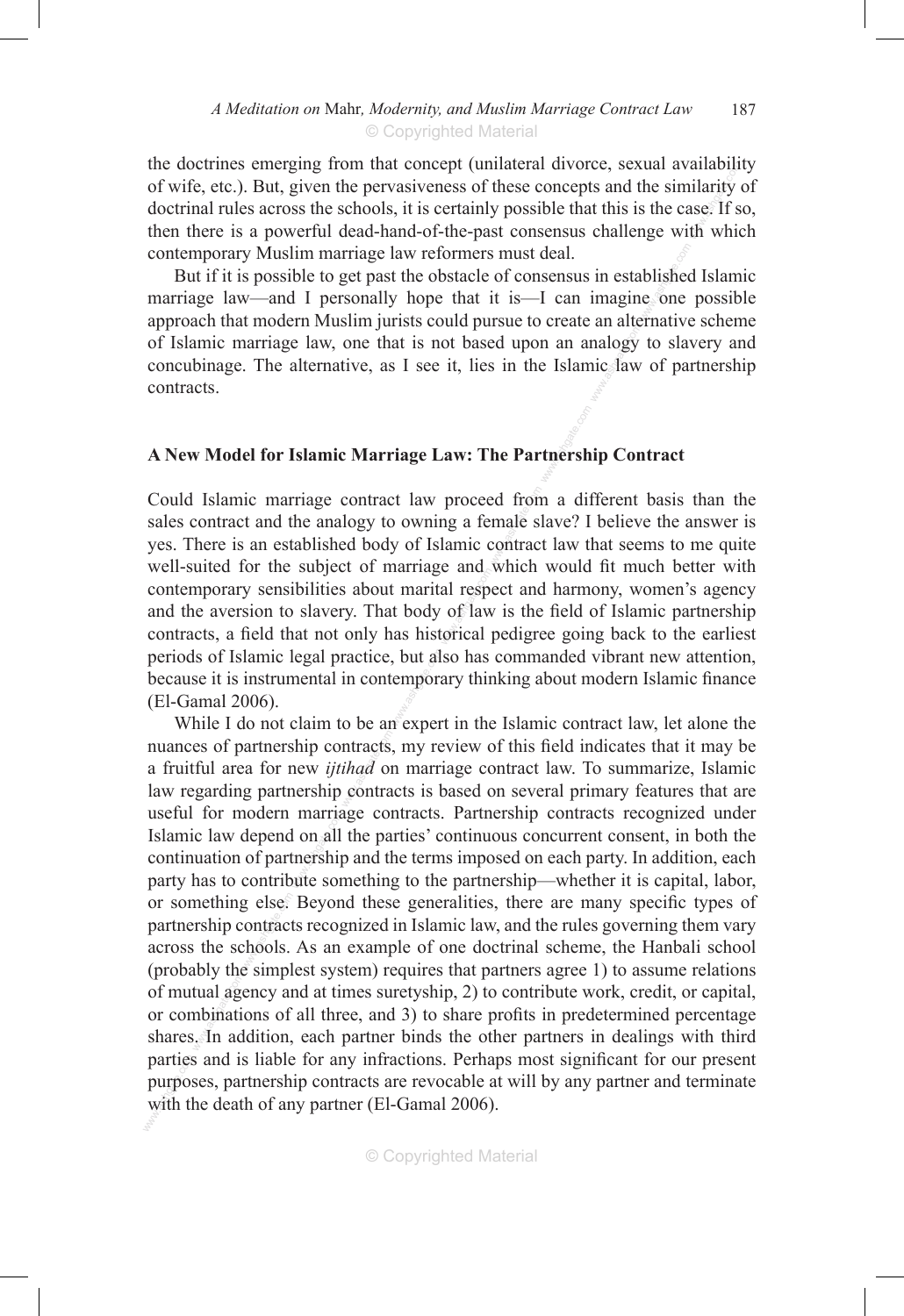cribe n<br>ransact<br>lizing o hese a<br>n to the<br>tage, n There are three basic principles that are deemed to be essential to all partnerships, and cannot be varied even by the parties' agreement. These  $\hat{a}$  are 1) they are revocable at will, 2) losses are borne by partners in proportion to their shares of ownership of capital, and 3) profits must be shared by percentage, not in fixed sums. These three principles, too complicated to fully describe here, stem from Islamic legal doctrine prohibiting interest and speculative transactions (the underlying purpose being to prevent unfair advantage by capitalizing on future uncertainties) (Vogel 1998).

simple<br>Given<br>e basis<br>eir mai some of the partners contribute only capital and the others only work; in a labor partnership (*abdan*), the partners contribute only work, and in a credit arthership (*wujuh*), the partners pool their credit to borrow cap facilita<br>ntract t<br>is one<br>in a sil parties to the contract, then partnership contracts are a logical framework for thinking about marriage contracts. Moreover, marriages vary widely between couples and contexts, and there are many different types of partner Given these basic parameters, I believe that Islamic partnership contracts<br>better suited to be the base theoretical model for modern Muslim marriage<br>tracts than the current sales contract model. If we take seriously the<br>pa are better suited to be the base theoretical model for modern Muslim marriage contracts than the current sales contract model. If we take seriously the principle—recognized by even classical jurists—that both husband and wife are thinking about marriage contracts. Moreover, marriages vary widely between couples and contexts, and there are many different types of partnership contracts recognized in established Islamic law. This facilitates a variety of choices by spouses wishing to tailor their marriage contract to individual circumstances. For example, a limited partnership (*`inan*) is one where each of the partners contributes both capital and work, whereas in a silent partnership (*mudaraba*), labor partnership (*abdan*), the partners contribute only work, and in a credit partnership (*wujuh*), the partners pool their credit to borrow capital and transact business with it. (Each of these simple models could be combined to form more complex types of partnerships.) Given the infinite diversity of marriage styles, using partnership contracts as the basis for Islamic marriage law is a very useful platform for couples to tailor their marriage contract to reflect their own unique financial, work, and life circumstances.

would not follow the existing jurisprudence based on sales and slavery contracts, a new partnership-based model of Islamic marriage law would not stray too far from established Islamic jurisprudence as whole, because it wo ircums<br>www.sche<br>vne fro Another benefit of a new scheme of marriage law based on partnership contract law is that it would preserve the existing structure of marriage as a contract, and merely shift the contract type from that of sales to partnership. Thus, although it new partnership-based model of Islamic marriage law would not stray too far from established Islamic jurisprudence as whole, because it would draw from existing, well-established principles of a different area of Islamic contract law.

Website Maria relationships, and the concept of women's agency. As I am not a specialist in Islamic contract law, I cannot fully work out the details here, but I can offer some preliminary suggestions on how this model could offer posit hed pri<br>I believ<br>to be tl<br>tate nev In sum, I believe that the Islamic law of partnership contracts is eminently well-suited to be the basis of new *ijtihad* for Muslim marriage law, because it would facilitate new rules honoring mutual spousal respect, including in sexual relationships, and the concept of women's agency. As I am not a specialist in Islamic contract law, I cannot fully work out the details here, but I can offer some areas of existing Islamic marriage law that are harmful to women.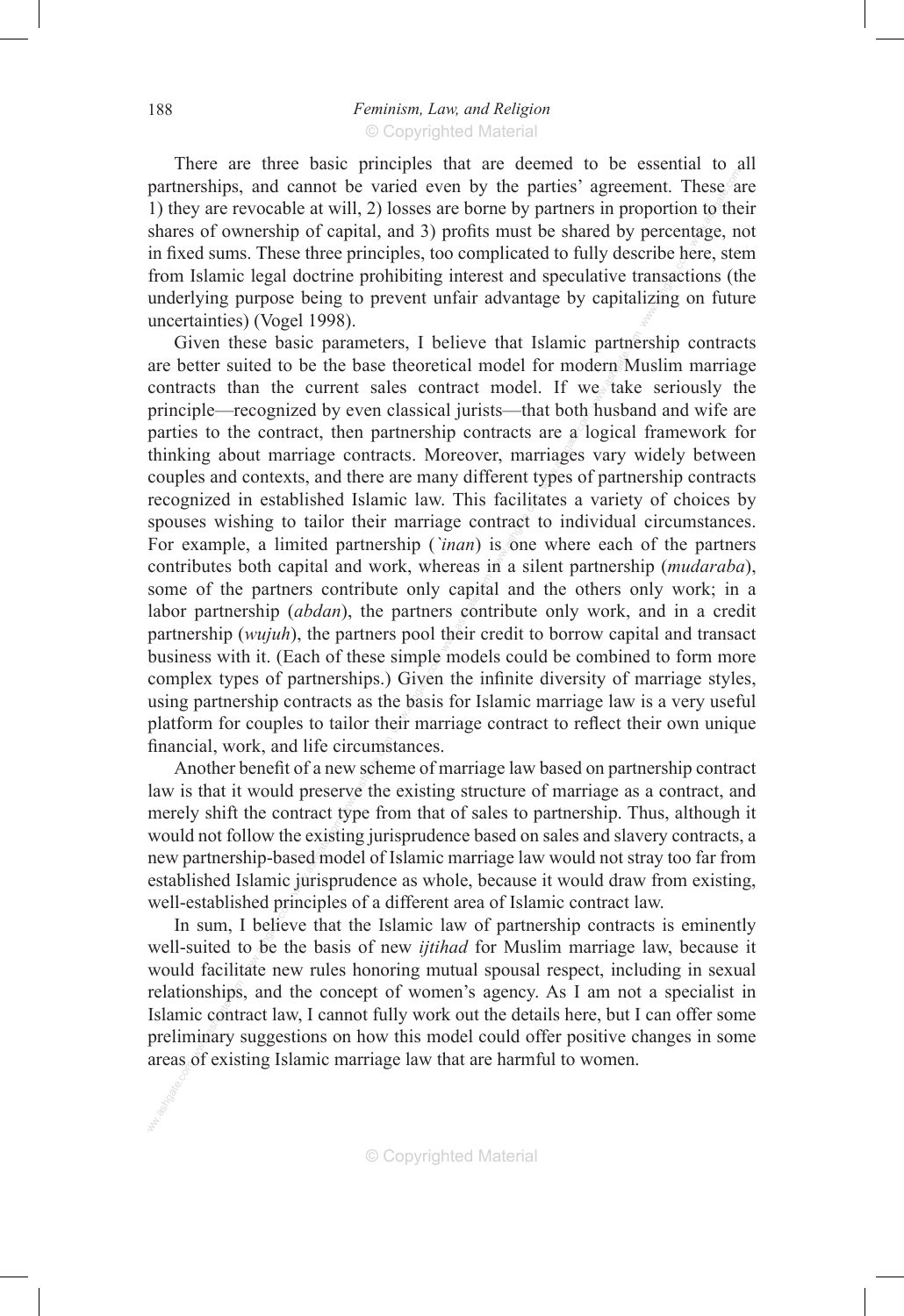*A Meditation on* Mahr*, Modernity, and Muslim Marriage Contract Law* 189

© Copyrighted Material

#### *Licitness of Sexual Activity*

What if the payment part of the marriage contract—the *mahr*—was not the *price*<br>of sexual licitness, but rather, incidental to it?<br>In other words, what would make sex licit if marriage contracts are viewed As sun<br>arital s<br>by anal ي<br>rriage l<br>by whi As theorized in established Islamic jurisprudence, sex is made licit in marriage by a husband's payment (initially the *mahr*, and over time, marital support) by which he acquires exclusive "ownership" over the wife's sexual parts. As summarized above, this concept is directly related to the juristic analogy of marital sex to sex with a female slave: in both cases, payment makes sex lawful by analogy to a "sale" of sexual access. But what if the analogy to a sale contract is not used? of sexual licitness, but rather, incidental to it?

logical answer, and the most responsive to the idea of marriage as beginning with<br>the mutual consent of autonomous human agents.<br>Basing the licitness of sex on mutual marital agreement also honors modern mance a<br>utual age<br>contractive. st oby<br>al agre<br>of cons<br>nd acc In other words, what would make sex licit if marriage contracts are viewed through a partnership, not a sales, lens? The most obvious answer seems to lie in the core element of any contract—the mutual agreement of the parties. Even in established Islamic marriage law, the idea of consent of the parties is a crucial factor in establishing the validity of offer and acceptance of a marriage contract, and the payment of *mahr* and maintenance are only additional (required) components of that contract. Perhaps, then, mutual agreement could be considered the core element to the validity of a marriage contract, and thus the basis of the licitness of sexual activity within that marriage. This seems to me to be the most the mutual consent of autonomous human agents.

er or red<br>dated<br>ooking<br>pt of s protect sex as a mutual act where agency and consent of both parties is essential.<br>Today, the idea of treating women as sex objects is socially unacceptable. It is understood as harmful to women, to relationships, and to s ealthy<br>on mal<br>exual c<br>ortation Basing the licitness of sex on mutual marital agreement also honors modern sensibilities about the nature of healthy sexual relationships. The classical scheme, by basing the licitness of sex on male control and ownership, easily leads to situations of women becoming sexual objects—mere receptacles for the male sex drive. Despite Islamic moral exhortations otherwise, existing Islamic law does not protect sex as a mutual act where agency and consent of both parties is essential. Today, the idea of treating women as sex objects is socially unacceptable. It is A partnership model of marriage contracts would facilitate a clear break from the destructive outdated idea of sexual licitness based on male ownership and exclusive control, looking instead to mutuality and consent.

than male ownership and payment. www.<br>nger be<br>I right: In a pa<br>aymen<br>for neg This new concept of sexual licitness would also eliminate legal tolerance for marital rape. In a partnership model of marriage contract, marital support would no longer be a payment in exchange for the sexual availability of the wife, but rather, a bargained-for negotiation reflecting an agreement of mutual financial and labor responsibilities within a marriage. Because a husband's payment of support would no longer be the basis of the licitness of sex within the marriage, a financiallysupported wife would no longer be obligated to be sexually available on demand. Sexual rights would be based on mutuality, respect and companionship, rather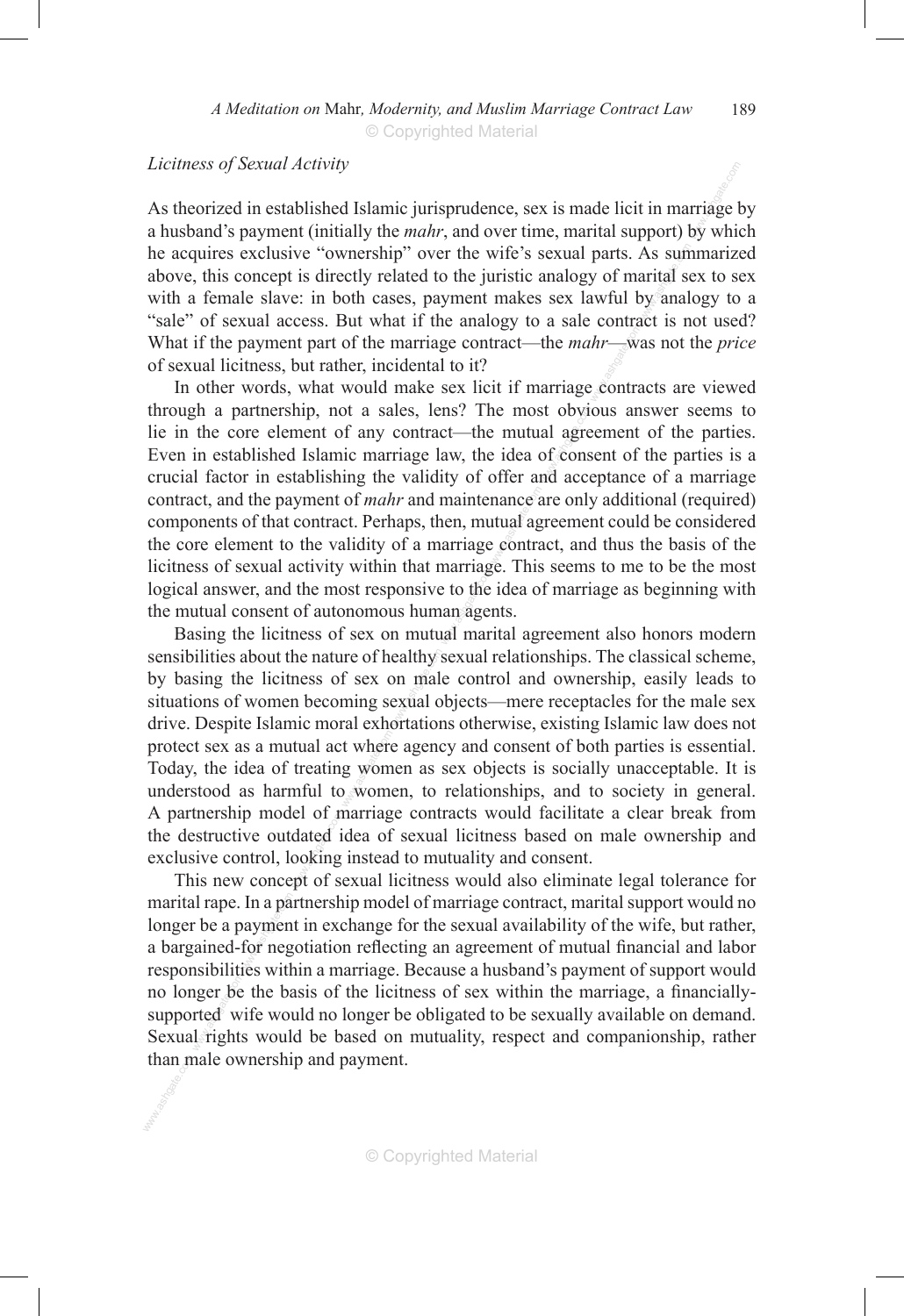© Copyrighted Material

#### *Mahr*

based on their own social context and analogies that seemed appropriate at the time. But we are not obligated to agree with their speculation.<br>Once we eliminate the idea of the *mahr* as consideration for sexual access, t build be<br>ehind the ship is possible. would it serve? Would it even still be important in a scheme of partnership-based<br>marriage contracts? I believe that the *mahr* should remain an important element of<br>Islamic marriage contracts, even under the partnership m www.<br>www.purpo.<br>com This brings us specifically to the topic of the *mahr*. If, under a partnership model, *mahr* is not payment for access to a woman's sexual parts, then what purpose would it serve? Would it even still be important in a scheme of partnership-based marriage contracts? I believe that the *mahr* should remain an important element of Islamic marriage contracts, even under the partnership model, but not for the same Quran and Prophetic narrations as important, so I think it should be taken seriously. The scriptural sources are silent, however, on the reasons behind the *mahr*, so we are left to speculate on this question. The idea that the *mahr* is payment for licit sexual access in established jurisprudence is one speculation by classical jurists time. But we are not obligated to agree with their speculation.

r rabor<br>legisla<br>ect par<br>womer the other hand, because it is commanded by the Quran, a *mahr* is not purely a gift either. Instead, it seems more like an effect or incident of the contract, automatically and externally imposed upon the parties by law—in thing th<br>be of gi<br>always<br>exchai Once we eliminate the idea of the *mahr* as consideration for sexual access, then some interesting new insights open up. One thing that is striking in the Quranic verses on *mahr* is the suggestion that it is a type of gift rather than a bargained-for consideration. In contract law, consideration always involves a mutual exchange of something. But gifts are given freely, not exchanged for something else. On either. Instead, it seems more like an effect or incident of the contract, automatically and externally imposed upon the parties by law—in this case, the Law of God. I imagine it to be similar to the fair labor statutes and rules of consumer protection in American law in that these are legislated to automatically attach clauses to some routine contracts in order to protect parties likely to be vulnerable.

de a type<br>gical an<br>en aga one combined<br>explored the logical policies www.<br>d to the<br>many<br>use word contract might seem sexist to some, I do not find it offensive that the Quran would take into account the biological and social realities that can put women at a financial disadvantage. That is, there are natural limitatio While special protection to women as the vulnerable parties in a marriage contract might seem sexist to some, I do not find it offensive that the Quran would take into account the biological and social realities that can put women at working hours due to childbearing, infant nursing and child rearing, for those who choose to do so. Add to these facts the historical realities of gender discrimination in the marketplace, many of which are still true today, and the gendered power imbalances that cause women specific financial disadvantages are hard to ignore. (To take just one contemporary example, an American Muslim woman might find good use for her *mahr* in simply funding post-partum time off from her job, given the lack of federally required paid maternity leave in the United States.) In sum, I find it quite logical to imagine that the Quranic verses require *mahr* in order to provide a type of "fair labor" tool by which women could neutralize the potential biological and social disadvantages they might face during their life.

for individualized tailoring to respond to each woman's unique circumstances.<br>The substantive content of each *mahr* is highly negotiable—it can be anything of value, ranging from a substantial financial sum to a symbolic Then again, not every woman becomes a mother, and not every woman needs help in attaining financial independence. Accordingly, the *mahr* requirement allows The substantive content of each *mahr* is highly negotiable—it can be anything of value, ranging from a substantial financial sum to a symbolic token. (The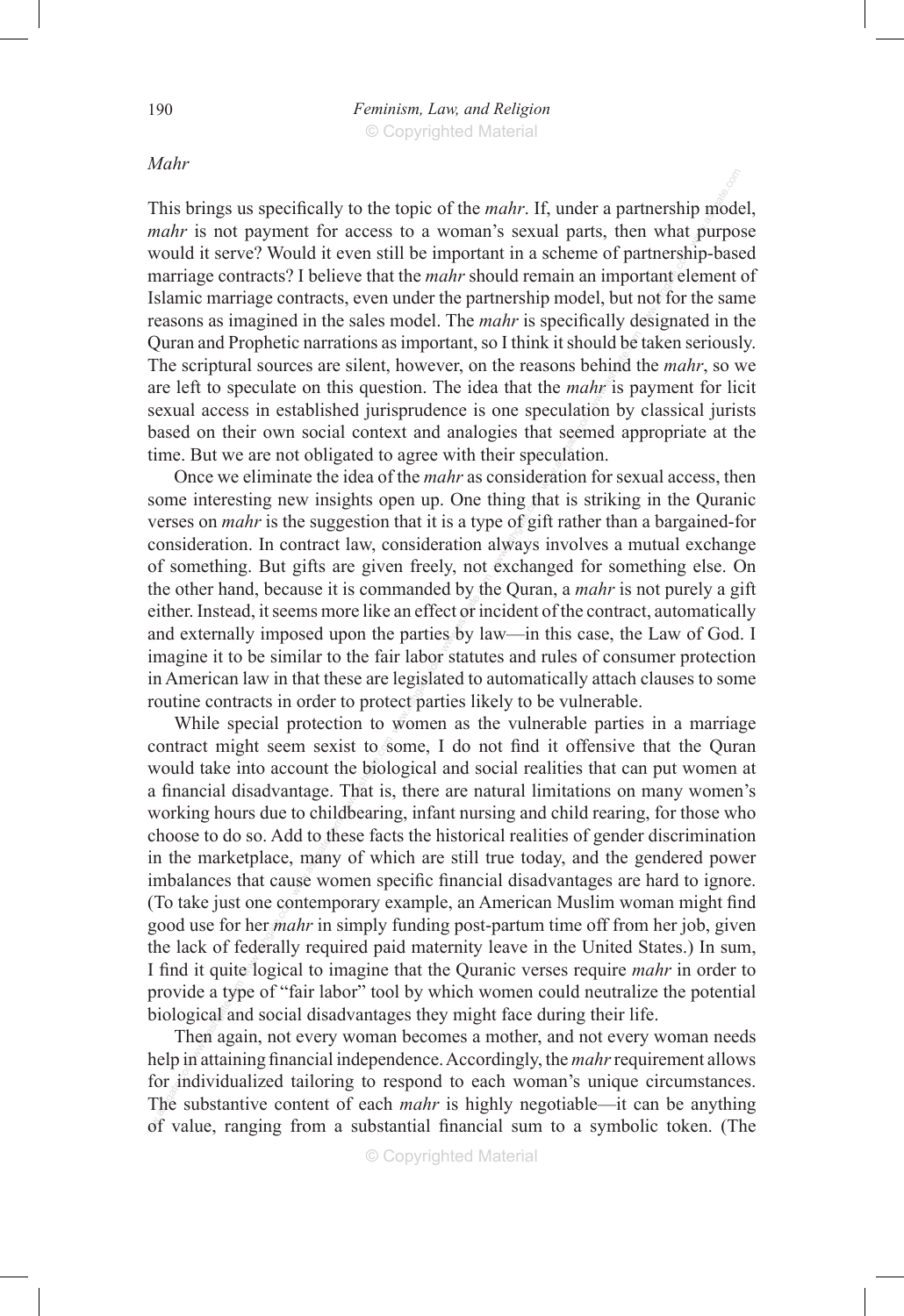mendia<br>ter of t<br>ilor the<br>tool the Prophetic traditions mention several creative, non-monetary *mahrs*, including one man's conversion to Islam, and another's teaching his wife a chapter of the Quran.) Those women who do not feel they will need this tool can tailor their marriage contract accordingly. But for those who do, it is a powerful tool that, because of its Quranic source, cannot be easily dismissed by those around her.

underst<br>many which come come non-Muslim) chronicling the financial disadvantages that women regularly face.<br>Seen in this light, the *mahr* is, like consumer protection law, a legally mandated incident of every marriage contract that re because of its Quranic source, cannot be easily dismissed by those around her.<br>In sum, whereas the classical jurists spent very little time thinking about the practical realities that the *mahr* serves in a woman's life, a In sum, whereas the classical jurists spent very little time thinking about the law could benefit from the insights provided by women's activists (Muslim and Seen in this light, the *mahr* is, like consumer protection law, a legally mandated incident of every marriage contract that reflects a higher legal principle that must be respected by the contracting parties. This understanding of *mahr* could eliminate the feeling of "selling oneself" with which many brides associate it.

#### *Marital Support*

years, but the wife has the skills to bring home a regular monthly paycheck? Or the husband prefers to be the primary child-rearer and the wife's job pays more anyway? The partnership model allows spouses to negotiate thes financia<br>each sp<br>band-as<br>st who support would no longer be the basis for a mare-ownersing concept or sexual<br>licitness, there would also be no automatic presumption that the husband must<br>be the breadwinner. Spousal maintenance would instead be a mutually iage<sup>co</sup><br>vartners The *mahr* is not the only aspect of the marriage contract that could be tailored to a couple's individualized needs under a partnership model. Because marital support would no longer be the basis for a male-ownership concept of sexual be the breadwinner. Spousal maintenance would instead be a mutually bargainedfor provision of each marriage contract. I see several social advantages to this increased flexibility in spousal financial obligations. First, it fits the reality that every marriage is different, and each spouse may have different skills that don't always translate well to the husband-as-breadwinner default model. What if, for example, the husband is an artist who gets paid in large lump sums every few the husband prefers to be the primary child-rearer and the wife's job pays more anyway? The partnership model allows spouses to negotiate these roles rather than operate against default presumptions that do not fit their lives.

capita<br>the pro<br>spouse<br>profit magne and secularly would work were contributed in which coursposes plant<br>to earn an income, but in unequal or unpredictable amounts. The traditional stay-<br>at-home-parent scenario, on the other hand, seems more suited to a t create<br>e to co<br>reating aun pre<br>y types<br>y ready<br>rty con Given the many types of partnerships recognized in Islamic law, there are a variety of legally ready-made choices for spouses deciding how to allocate services and property contributions to their marital household. For example, one couple might create an *'inan* (limited) partnership marriage contract where both spouses agree to contribute both capital and labor ("labor" being defined as either an income-creating job or household work and childrearing, or both). I would imagine this scenario would work well for a marriage in which both spouses plan to earn an income, but in unequal or unpredictable amounts. The traditional stayat-home-parent scenario, on the other hand, seems more suited to a *mudaraba* capital. In each case, Islamic partnership law would provide further details on how the profits and losses should be borne by each party. (In the case of the *'inan*, the spouses need not contribute equal amounts of capital and they may determine the profit shares as they like, but losses should be borne in proportion to the capital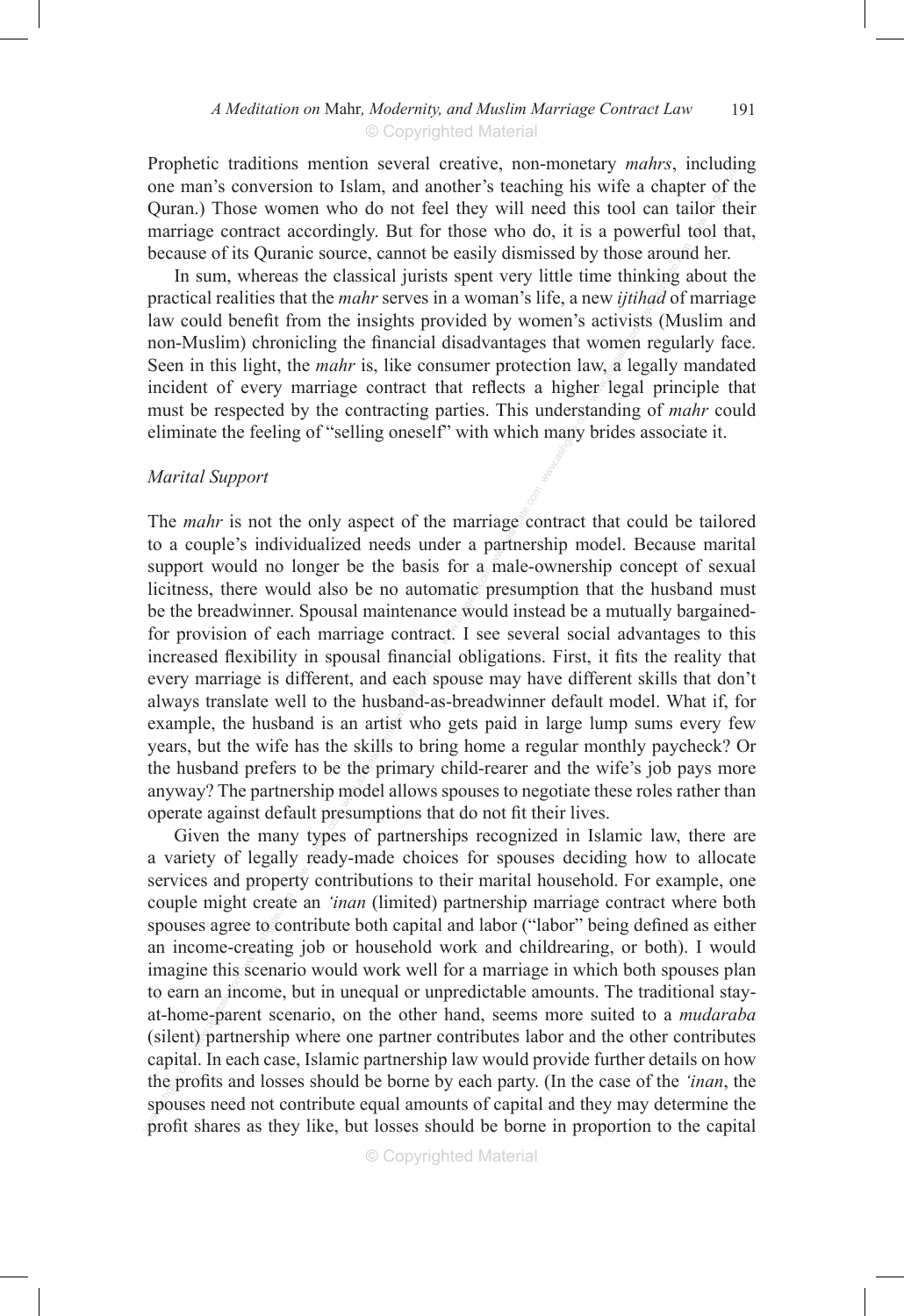share losses accordingly. And, again, all these simple models could be combined<br>to create more complex combinations of marriage arrangements.<br>Finally, marriages mutually arranged under the partnership model would more arriage<br>contril<br>e to ag<br>l are ol where the providing the comparison of the set of the set of the set of the results. contributions. In a *mudaraba*, Islamic partnership law provides that the spouse who provides the capital is liable for all losses, and the non-capital-providing spouse bears no losses (except in losing his/her labor), and is not entitled to any capital profit until the capital-providing spouse has recouped his or her investment, and then only in the agreed percentage. An even more flexible marriage contract might use the model of an *abdan* partnership, in which both parties contribute only work, and Islamic partnership law holds that such partners are free to agree upon their relative shares of ownership of the partnership capital, and are obliged to to create more complex combinations of marriage arrangements.

provertany include many contract suppractions that carteriny have only infinited<br>enforceability under existing Islamic marriage law. There is nothing inconsistent<br>with the partnership model, for example, if a husband and w Finally, marriages mutually arranged under the partnership model would more powerfully include many contract stipulations that currently have only limited with the partnership model, for example, if a husband and wife were to agree that their marriage will be monogamous and create enforceable consequences for breach of this provision.

#### *Divorce*

of male ownership as central to the legitimacy of marital relations that exists in established marriage law.<br>Because it would be so drastic a change from centuries of established Islamic require mutual consent). This very powerful doctrinal change would honor modern<br>sensibilities about women's agency and correct the uneven, often manipulative<br>power that traditional Islamic marriage law allows husbands to w parties committed concurrent consent to the continuation of the partnership, this<br>means that in Islamic marriage law based on partnership contracts, both spouses<br>would have the right to end the marriage at will. Thus, *bot* Perhaps the most significant change that would occur in Islamic marriage law by switching to a partnership model would be the equalization of access to divorce. Because Islamic partnership law is based on the fundamental p switching to a partnership model would be the equalization of access to divorce. Because Islamic partnership law is based on the fundamental principle of all parties' continuous concurrent consent to the continuation of the partnership, this would have the right to end the marriage at will. Thus, *both* husband and wife would have a unilateral right of divorce (except in the Maliki school, which would require mutual consent). This very powerful doctrinal change would honor modern sensibilities about women's agency and correct the uneven, often manipulative wives in a time of divorce. It would also complete the disentanglement of the idea established marriage law.

waany documented in her marriage contract (Ari 2007). This detegated divorce<br>option has in fact garnered a lot of attention from contemporary Muslim women's<br>activists encouraging Muslim women to preserve this right for the t of Isla<br>itself u<br>nge law y, mutua<br>Muslin<br>area th<br>ority co Because it would be so drastic a change from centuries of established Islamic marriage law, mutual spousal rights to unilateral divorce might prove to be a rather hard sell in Muslim publics. Indeed, exclusive male access to unilateral divorce has been one area that has been extremely resistant to legislative change in modern Muslim-majority countries, largely because so many believe it is a fundamental aspect of Islamic marriage law. But the idea of women exercising *talaq* divorce is not itself unheard-of in established jurisprudence. Even under existing Islamic marriage law, a woman can acquire a "delegated" *talaq* right from her husband, usually documented in her marriage contract (Ali 2009). This "delegated divorce" activists encouraging Muslim women to preserve this right for themselves in modern Muslim marriage contracts. What the partnership model of marriage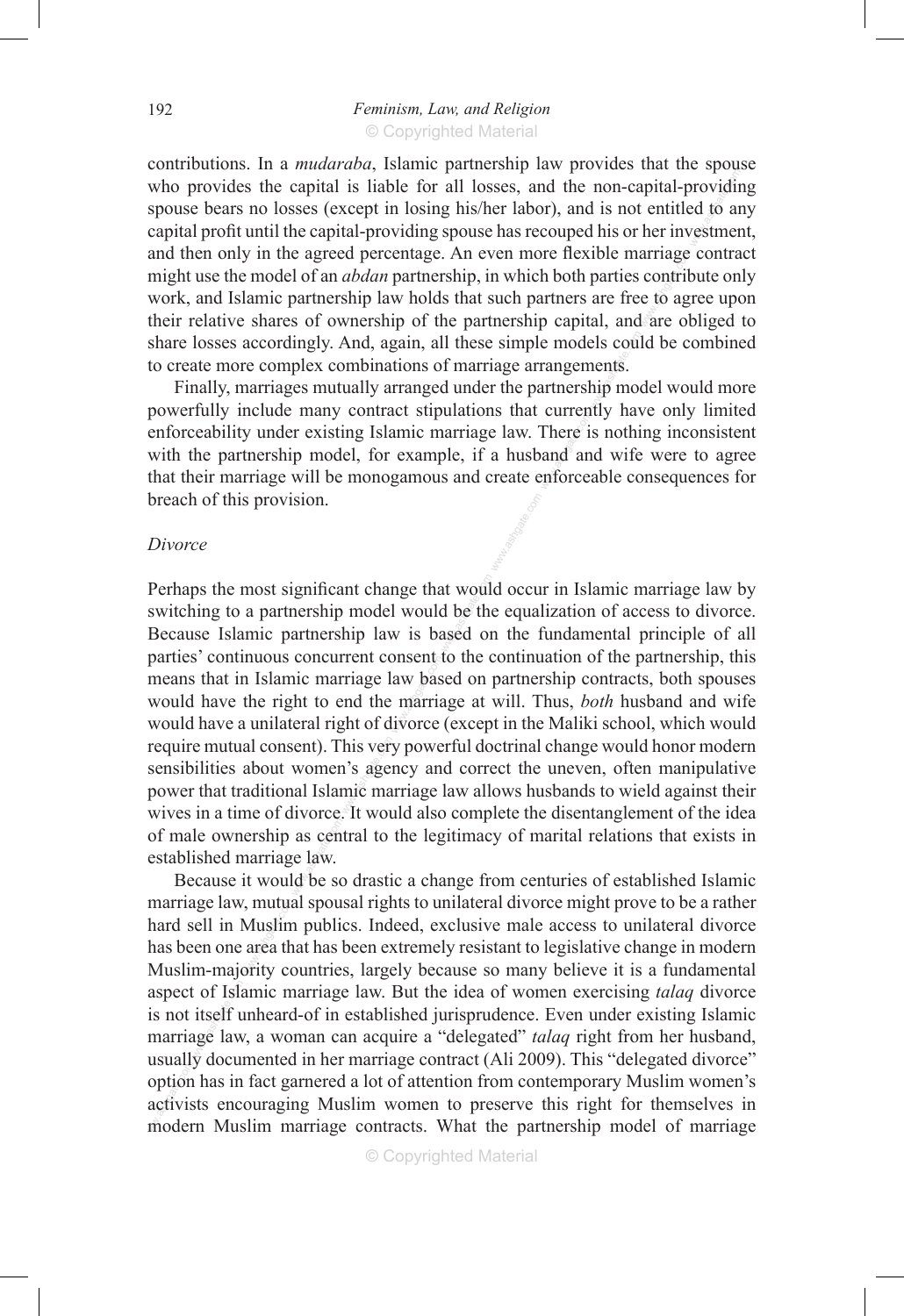ossible<br>build not<br>ge cont erence<br>mds (an<br>rtnersh<br>wol, bo contracts would do, then, would be to eliminate the gendered preference of the unilateral divorce right. Instead of automatically giving it to husbands (and allowing it to wives only through delegation from their husbands) the partnership model would give both spouses this right equally (or under the Maliki school, both would be limited by a requirement of mutual consent). This is possible because (contra the sales model) male ownership of the marriage tie would not be the central legitimizing feature of a partnership-based Muslim marriage contract.

**W.ashgate.com** worce (<br>ed by t<br>et divis not sh<br>interval as a<br>by the 1 model of marriage contracts, there would no longer be any need for a doctrine<br>of woman-initiated divorce  $(khul')$  and the sharp doctrinal differences between it<br>and male-initiated unilateral  $(talaq)$  divorce. Whether or not a Moreover, equalization of access to divorce means that under the partnership of woman-initiated divorce (*khul'*) and the sharp doctrinal differences between it and male-initiated unilateral (*talaq*) divorce. Whether or not a woman keeps her *mahr* would thus have nothing to do with whether or not she initiated the divorce. With the *mahr* being disentangled from the idea of payment for sexual access (and the return of *mahr* in a *khul'* divorce being described as a wife "buying herself back"), a woman's *mahr* would be controlled only by the mutually-agreed terms of the marriage contract. Similarly, judicial divorce (*faskh*), if it existed, need not focus on fault or grounds for divorce committed by the husband, but rather, could become more like third-party mediation of asset division and other logistical needs of divorcing parties, whenever a couple is in need of such assistance.

#### **Conclusion**

lic. Sec<br>e first p<br>it is. T<br>thin me wever<br>e. First<br>ndaries<br>ligious flow logically with the doctrinal rules, rather than at cross-purposes to each other, as occurs now. The result would likely be a vast improvement in the situation of many Muslim women as well as the strategies employed by tched c<br>p law 1<br>would In this chapter, I have briefly sketched out how a new scheme of Islamic marriage law based on Islamic partnership law might work. If such a doctrine were fully developed and implemented, it would enable women-empowering rationales to as occurs now. The result would likely be a vast improvement in the situation of many Muslim women as well as the strategies employed by *sharia*-based women's rights activists. However, I am also aware that not everyone would welcome such a new scheme. First, it may not be considered legitimate according to the jurisprudential boundaries of acceptable Islamic law reform, and thus would not be respected by religious authorities with the strongest influence on the general Muslim public. Second, many Muslims (jurists and laypersons) see no need for reform in the first place, and are quite satisfied with established *fiqh* doctrine on marriage as it is. Thus, it is inevitable that, no matter how solid the reasoning, a new partnership model of Islamic marriage law will only ever appeal to a *part* of a given Muslim audience.

lesson<br>new p<br>doctrin<br>both r ment<br>in Musl<br>erate the From this fact, I take two lessons: 1) *fiqh* diversity means that the new has to tolerate the old, and 2) it is always good to have a back-up plan. The first lesson is simply this: the same *ijtihad* principle that would give legitimacy to a new partnership-based doctrine also gives legitimacy to the existing sales-based doctrine. The fallible nature of both old and new doctrinal schemes means that both must be allowed to exist. This preservation of doctrinal diversity is, in my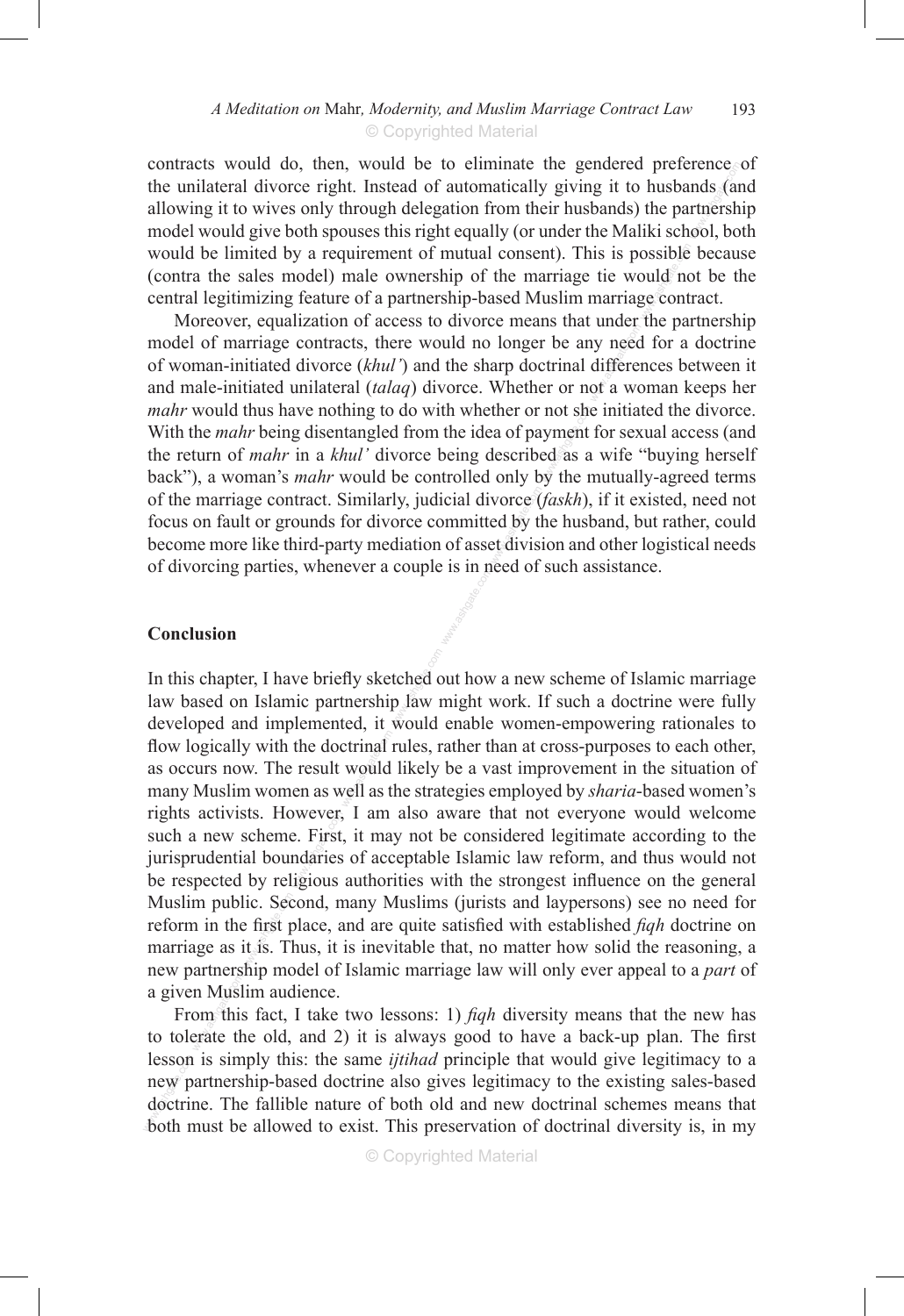facilitates choice. That means that there is no way to excommunicate or officially eliminate the established scheme of Islamic marriage contract law, even if a new scheme is crafted. That new scheme would simply exist alon opinion, one of the most powerful attributes of Islamic jurisprudence, because it eliminate the established scheme of Islamic marriage contract law, even if  $\hat{\mathbf{\alpha}}$  new scheme is crafted. That new scheme would simply exist alongside the existing scheme in the marketplace of *fiqh*, and modern Muslims would have the freedom to choose between them.

now. These strategies may not be, as Kecia Ali points out, as theoretically clean as<br>a fully-formed alternative model of marriage in Islam, but they have the advantage<br>of being immediately effective in those limited areas This me<br>This me<br>'s right with what we have, although the theorist in me much prefers the cleaner, more coherent path of new *ijtihad* and fresh legal reform. A back-up plan provides us something to use in the interim before an alternative scheme o nal pro<br>ld be pr<br>ne of tl<br>leans t improved model? The dilemma feels similar to that faced by American proponents<br>of the Equal Rights Amendment (ERA) to the United States Constitution in the<br>early 1980s when it failed to be ratified by the last deadline. Gi what it could do for Muslim women, I have to ask: what is the back-up plan if<br>this new model (if and when it is created) fails to take sufficient hold? Do we use<br>the imperfect strategies developed under the established Isl ave the<br>ant. De<br>arriage Given that first lesson, the second becomes even more important. Despite my enthusiasm for the prospect of a new partnership-based Islamic marriage law and this new model (if and when it is created) fails to take sufficient hold? Do we use the imperfect strategies developed under the established Islamic marriage law, or do we hold out until we can convince more Muslims to adopt the new and of the Equal Rights Amendment (ERA) to the United States Constitution in the early 1980s when it failed to be ratified by the last deadline. Given that the ERA provided clearly-stated coherent constitutional protection for women's rights, should these activists have held out until it could be proposed again, or was it better to use the not-as-ideal Equal Protection doctrine of the Fourteenth Amendment to work for gender equality? The activist in me leans toward doing the best we can coherent path of new *ijtihad* and fresh legal reform. A back-up plan provides us something to use in the interim before an alternative scheme of Islamic marriage law can be created (and even afterwards, for those Muslim women choosing to follow the traditional scheme). This means that the strategies currently employed by *sharia*-based Muslim women's rights activists may be the only tools available to provide some modicum of mutuality and equality in Muslim marital rights right a fully-formed alternative model of marriage in Islam, but they have the advantage of being immediately effective in those limited areas where they can help women.

me, and<br>f a part<br>b, to Ke mis kne<br>| juristi<br>ul tool<br>be par (and grooms). Yes, the jurisprudence that equates *mahr* with the "price" of female sexual access is disturbing, and thus it is understandable that many Muslim women opt out of including a substantial *mahr* in their marr This brings us back to the *mahr*, and my advice to modern Muslim brides sexual access is disturbing, and thus it is understandable that many Muslim women opt out of including a substantial *mahr* in their marriage contracts. However, I believe that this knee-jerk rejection of *mahr* is shortsighted. Why let inappropriate and outdated juristic presumptions about sexuality rob women of what could be a very powerful tool for financial independence? I believe that strategic use of the *mahr* should be part of a back-up plan for women's empowerment under existing doctrine, and it will have an even more powerful role in women's agency if it is part of a partnership scheme of marriage law that is developed in the future.

way, and I have fall out here my liceas of what that way collections like. The legal<br>theorist in me, the ERA supporter in me, would love a brand new doctrinal scheme<br>along this model to become the Islamic norm. But the act So, to Kecia Ali's challenge for a new model, I answer "yes, there is a better way," and I have laid out here my ideas of what that way could look like. The legal theorist in me, the ERA supporter in me, would love a brand new doctrinal scheme along this model to become the Islamic norm. But the activist in me warns that if